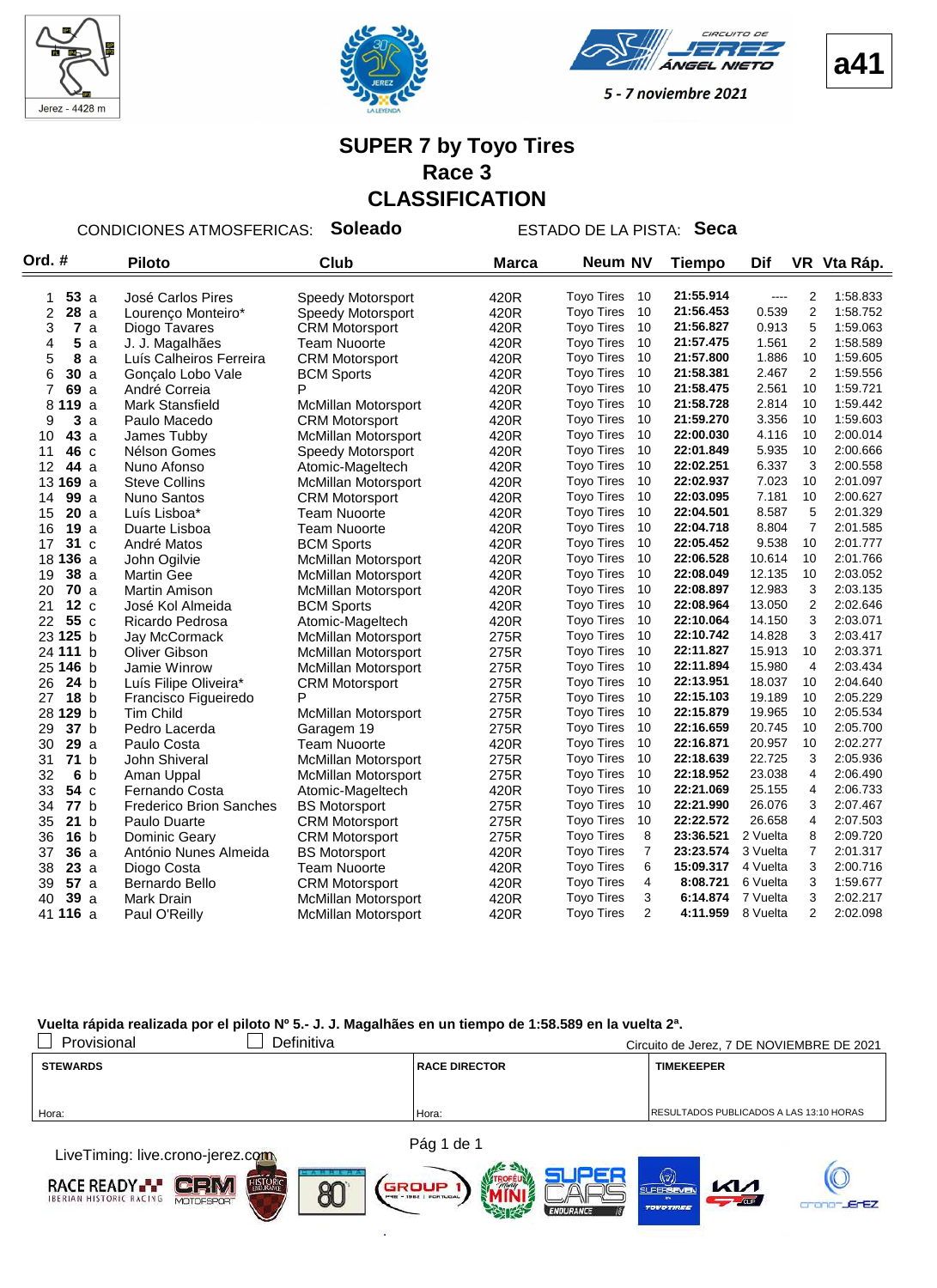







#### **SUPER 7 by Toyo Tires - 420R Race 3 CLASSIFICATION**

CONDICIONES ATMOSFERICAS: **Soleado** ESTADO DE LA PISTA: **Seca**

| Ord. #          | <b>Piloto</b><br>Club   |                            | <b>Marca</b> | Neum NV                             | Tiempo    | Dif      |                | VR Vta Ráp. |
|-----------------|-------------------------|----------------------------|--------------|-------------------------------------|-----------|----------|----------------|-------------|
|                 |                         |                            |              |                                     |           |          |                |             |
| 53a             | José Carlos Pires       | Speedy Motorsport          | 420R         | <b>Toyo Tires</b><br>10             | 21:55.914 | ----     | 2              | 1.58.833    |
| 28a<br>2        | Lourenço Monteiro*      | Speedy Motorsport          | 420R         | <b>Toyo Tires</b><br>10             | 21:56.453 | 0.539    | 2              | 1:58.752    |
| 7<br>3<br>a     | Diogo Tavares           | <b>CRM Motorsport</b>      | 420R         | <b>Toyo Tires</b><br>10             | 21:56.827 | 0.913    | 5              | 1:59.063    |
| 5a<br>4         | J. J. Magalhães         | <b>Team Nuoorte</b>        | 420R         | <b>Toyo Tires</b><br>10             | 21:57.475 | 1.561    | 2              | 1:58.589    |
| 5<br>8<br>a     | Luís Calheiros Ferreira | <b>CRM Motorsport</b>      | 420R         | <b>Toyo Tires</b><br>10             | 21:57.800 | 1.886    | 10             | 1:59.605    |
| 30a<br>6        | Goncalo Lobo Vale       | <b>BCM Sports</b>          | 420R         | <b>Toyo Tires</b><br>10             | 21:58.381 | 2.467    | 2              | 1:59.556    |
| 69 a            | André Correia           |                            | 420R         | <b>Toyo Tires</b><br>10             | 21:58.475 | 2.561    | 10             | 1:59.721    |
| 19a<br>81       | Mark Stansfield         | <b>McMillan Motorsport</b> | 420R         | <b>Toyo Tires</b><br>10             | 21:58.728 | 2.814    | 10             | 1:59.442    |
| 9<br>3<br>a     | Paulo Macedo            | <b>CRM Motorsport</b>      | 420R         | <b>Toyo Tires</b><br>10             | 21:59.270 | 3.356    | 10             | 1:59.603    |
| 10<br>43a       | James Tubby             | <b>McMillan Motorsport</b> | 420R         | <b>Toyo Tires</b><br>10             | 22:00.030 | 4.116    | 10             | 2:00.014    |
| 44 a<br>11      | Nuno Afonso             | Atomic-Mageltech           | 420R         | <b>Toyo Tires</b><br>10             | 22:02.251 | 6.337    | 3              | 2:00.558    |
| 12 169 a        | <b>Steve Collins</b>    | <b>McMillan Motorsport</b> | 420R         | <b>Toyo Tires</b><br>10             | 22:02.937 | 7.023    | 10             | 2:01.097    |
| 99a<br>13       | <b>Nuno Santos</b>      | <b>CRM Motorsport</b>      | 420R         | <b>Toyo Tires</b><br>10             | 22:03.095 | 7.181    | 10             | 2:00.627    |
| 20a<br>14       | Luís Lisboa*            | Team Nuoorte               | 420R         | <b>Toyo Tires</b><br>10             | 22:04.501 | 8.587    | 5              | 2:01.329    |
| 19a<br>15       | Duarte Lisboa           | Team Nuoorte               | 420R         | <b>Toyo Tires</b><br>10             | 22:04.718 | 8.804    | 7              | 2:01.585    |
| 16 136 a        | John Ogilvie            | <b>McMillan Motorsport</b> | 420R         | <b>Toyo Tires</b><br>10             | 22:06.528 | 10.614   | 10             | 2:01.766    |
| 38a<br>17       | <b>Martin Gee</b>       | <b>McMillan Motorsport</b> | 420R         | <b>Toyo Tires</b><br>10             | 22:08.049 | 12.135   | 10             | 2:03.052    |
| 70a<br>18       | <b>Martin Amison</b>    | <b>McMillan Motorsport</b> | 420R         | <b>Toyo Tires</b><br>10             | 22:08.897 | 12.983   | 3              | 2:03.135    |
| 29a<br>19       | Paulo Costa             | Team Nuoorte               | 420R         | <b>Toyo Tires</b><br>10             | 22:16.871 | 20.957   | 10             | 2:02.277    |
| 36a<br>20       | António Nunes Almeida   | <b>BS Motorsport</b>       | 420R         | <b>Toyo Tires</b><br>$\overline{7}$ | 23:23.574 | 3 Vuelta | $\overline{7}$ | 2:01.317    |
| 23a<br>21       | Diogo Costa             | <b>Team Nuoorte</b>        | 420R         | <b>Toyo Tires</b><br>6              | 15:09.317 | 4 Vuelta | 3              | 2:00.716    |
| 57a<br>22       | Bernardo Bello          | <b>CRM Motorsport</b>      | 420R         | <b>Toyo Tires</b><br>4              | 8:08.721  | 6 Vuelta | 3              | 1.59.677    |
| 39a<br>23       | Mark Drain              | <b>McMillan Motorsport</b> | 420R         | <b>Toyo Tires</b><br>3              | 6:14.874  | 7 Vuelta | 3              | 2:02.217    |
| 24 <b>116</b> a | Paul O'Reilly           | McMillan Motorsport        | 420R         | <b>Toyo Tires</b><br>2              | 4:11.959  | 8 Vuelta | 2              | 2:02.098    |

| Provisional     | Definitiva |                      | Circuito de Jerez, 7 DE NOVIEMBRE DE 2021 |
|-----------------|------------|----------------------|-------------------------------------------|
| <b>STEWARDS</b> |            | <b>RACE DIRECTOR</b> | <b>TIMEKEEPER</b>                         |
|                 |            |                      |                                           |
|                 |            |                      |                                           |
| Hora:           |            | Hora:                | RESULTADOS PUBLICADOS A LAS 13:10 HORAS   |
|                 |            |                      |                                           |
|                 |            | $\sum_{i=1}^{n} A_i$ |                                           |

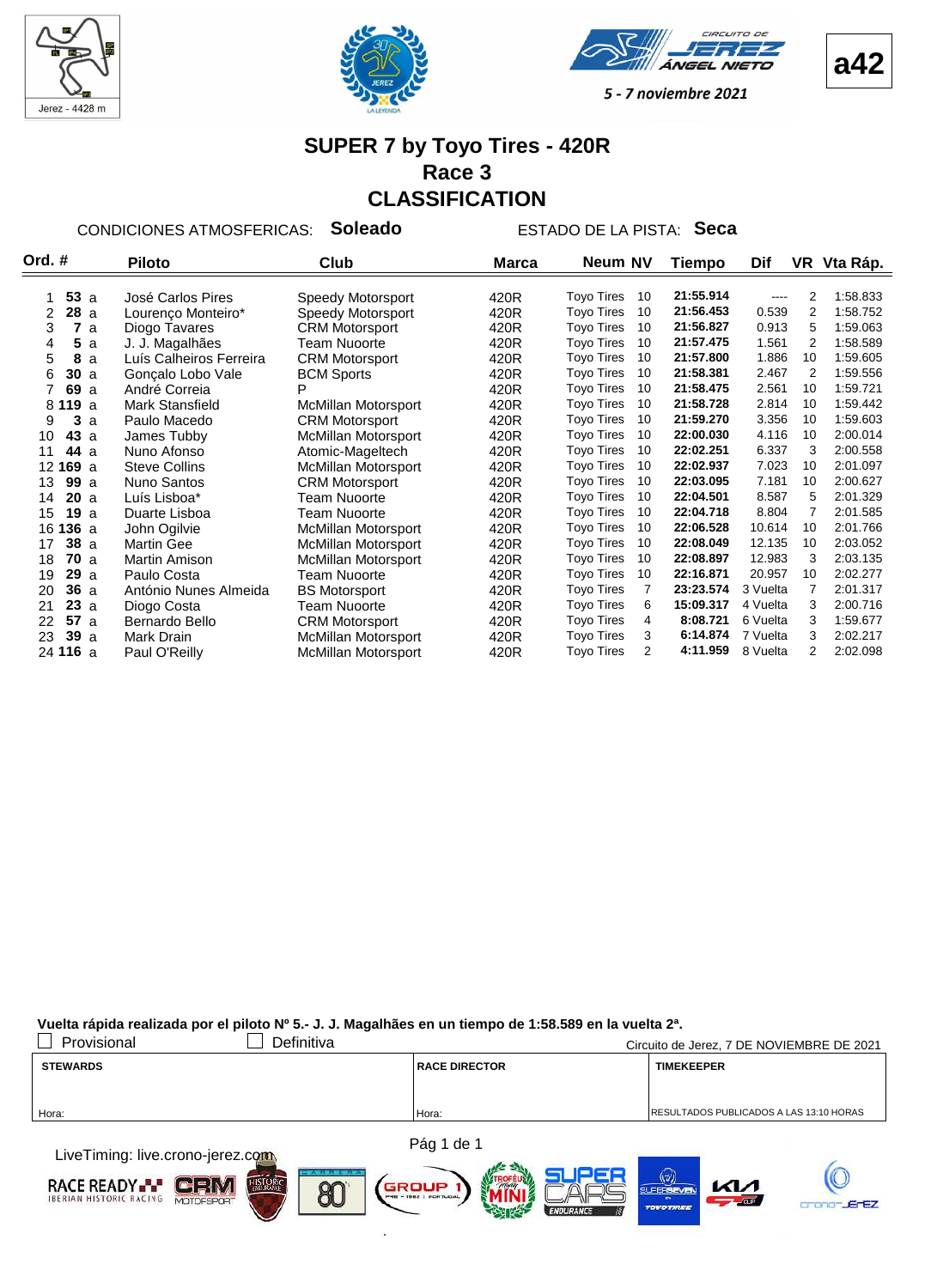







#### **SUPER 7 by Toyo Tires - 275R Race 3 CLASSIFICATION**

CONDICIONES ATMOSFERICAS: **Soleado** ESTADO DE LA PISTA: **Seca**

| Ord. #                | <b>Piloto</b>                  | Club                       | Marca | Neum NV                 | Tiempo    | Dif                                                                                                                                                                                                                                                                                                                                                                                                                                                                        |    | VR Vta Ráp. |
|-----------------------|--------------------------------|----------------------------|-------|-------------------------|-----------|----------------------------------------------------------------------------------------------------------------------------------------------------------------------------------------------------------------------------------------------------------------------------------------------------------------------------------------------------------------------------------------------------------------------------------------------------------------------------|----|-------------|
|                       |                                |                            |       |                         |           |                                                                                                                                                                                                                                                                                                                                                                                                                                                                            |    |             |
| 1 1 $25 b$            | Jay McCormack                  | McMillan Motorsport        | 275R  | <b>Toyo Tires</b><br>10 | 22:10.742 | $\frac{1}{2} \left( \frac{1}{2} \right) \left( \frac{1}{2} \right) \left( \frac{1}{2} \right) \left( \frac{1}{2} \right) \left( \frac{1}{2} \right) \left( \frac{1}{2} \right) \left( \frac{1}{2} \right) \left( \frac{1}{2} \right) \left( \frac{1}{2} \right) \left( \frac{1}{2} \right) \left( \frac{1}{2} \right) \left( \frac{1}{2} \right) \left( \frac{1}{2} \right) \left( \frac{1}{2} \right) \left( \frac{1}{2} \right) \left( \frac{1}{2} \right) \left( \frac$ | 3  | 2:03.417    |
| 2111 h                | Oliver Gibson                  | <b>McMillan Motorsport</b> | 275R  | <b>Toyo Tires</b><br>10 | 22:11.827 | 1.085                                                                                                                                                                                                                                                                                                                                                                                                                                                                      | 10 | 2:03.371    |
| 3146h                 | Jamie Winrow                   | <b>McMillan Motorsport</b> | 275R  | <b>Tovo Tires</b><br>10 | 22:11.894 | 1.152                                                                                                                                                                                                                                                                                                                                                                                                                                                                      | 4  | 2:03.434    |
| 4 24 b                | Luís Filipe Oliveira*          | <b>CRM Motorsport</b>      | 275R  | <b>Toyo Tires</b><br>10 | 22:13.951 | 3.209                                                                                                                                                                                                                                                                                                                                                                                                                                                                      | 10 | 2:04.640    |
| $5$ 18 b              | Francisco Figueiredo           | P                          | 275R  | <b>Tovo Tires</b><br>10 | 22:15.103 | 4.361                                                                                                                                                                                                                                                                                                                                                                                                                                                                      | 10 | 2:05.229    |
| 6 129 b               | Tim Child                      | McMillan Motorsport        | 275R  | <b>Tovo Tires</b><br>10 | 22:15.879 | 5.137                                                                                                                                                                                                                                                                                                                                                                                                                                                                      | 10 | 2:05.534    |
| 7 37 b                | Pedro Lacerda                  | Garagem 19                 | 275R  | <b>Tovo Tires</b><br>10 | 22:16.659 | 5.917                                                                                                                                                                                                                                                                                                                                                                                                                                                                      | 10 | 2:05.700    |
| <b>71</b> b<br>8      | John Shiveral                  | McMillan Motorsport        | 275R  | <b>Tovo Tires</b><br>10 | 22:18.639 | 7.897                                                                                                                                                                                                                                                                                                                                                                                                                                                                      | 3  | 2:05.936    |
| 9<br>6 b              | Aman Uppal                     | <b>McMillan Motorsport</b> | 275R  | <b>Toyo Tires</b><br>10 | 22:18.952 | 8.210                                                                                                                                                                                                                                                                                                                                                                                                                                                                      | 4  | 2:06.490    |
| <b>77</b> b<br>10     | <b>Frederico Brion Sanches</b> | <b>BS Motorsport</b>       | 275R  | <b>Tovo Tires</b><br>10 | 22:21.990 | 11.248                                                                                                                                                                                                                                                                                                                                                                                                                                                                     | 3  | 2:07.467    |
| 21 <sub>b</sub><br>11 | Paulo Duarte                   | <b>CRM Motorsport</b>      | 275R  | <b>Tovo Tires</b><br>10 | 22:22.572 | 11.830                                                                                                                                                                                                                                                                                                                                                                                                                                                                     | 4  | 2:07.503    |
| 16 <sub>b</sub><br>12 | Dominic Geary                  | <b>CRM Motorsport</b>      | 275R  | <b>Tovo Tires</b><br>8  | 23:36.521 | 2 Vuelta                                                                                                                                                                                                                                                                                                                                                                                                                                                                   | 8  | 2:09.720    |

| Provisional                                | Definitiva |                      | Circuito de Jerez, 7 DE NOVIEMBRE DE 2021       |
|--------------------------------------------|------------|----------------------|-------------------------------------------------|
| <b>STEWARDS</b>                            |            | <b>RACE DIRECTOR</b> | <b>TIMEKEEPER</b>                               |
|                                            |            |                      |                                                 |
|                                            |            |                      |                                                 |
| Hora:                                      |            | Hora:                | <b>IRESULTADOS PUBLICADOS A LAS 13:10 HORAS</b> |
|                                            |            |                      |                                                 |
| $\blacksquare$ indraulius arana iaran aakk |            | Pág 1 de 1           |                                                 |

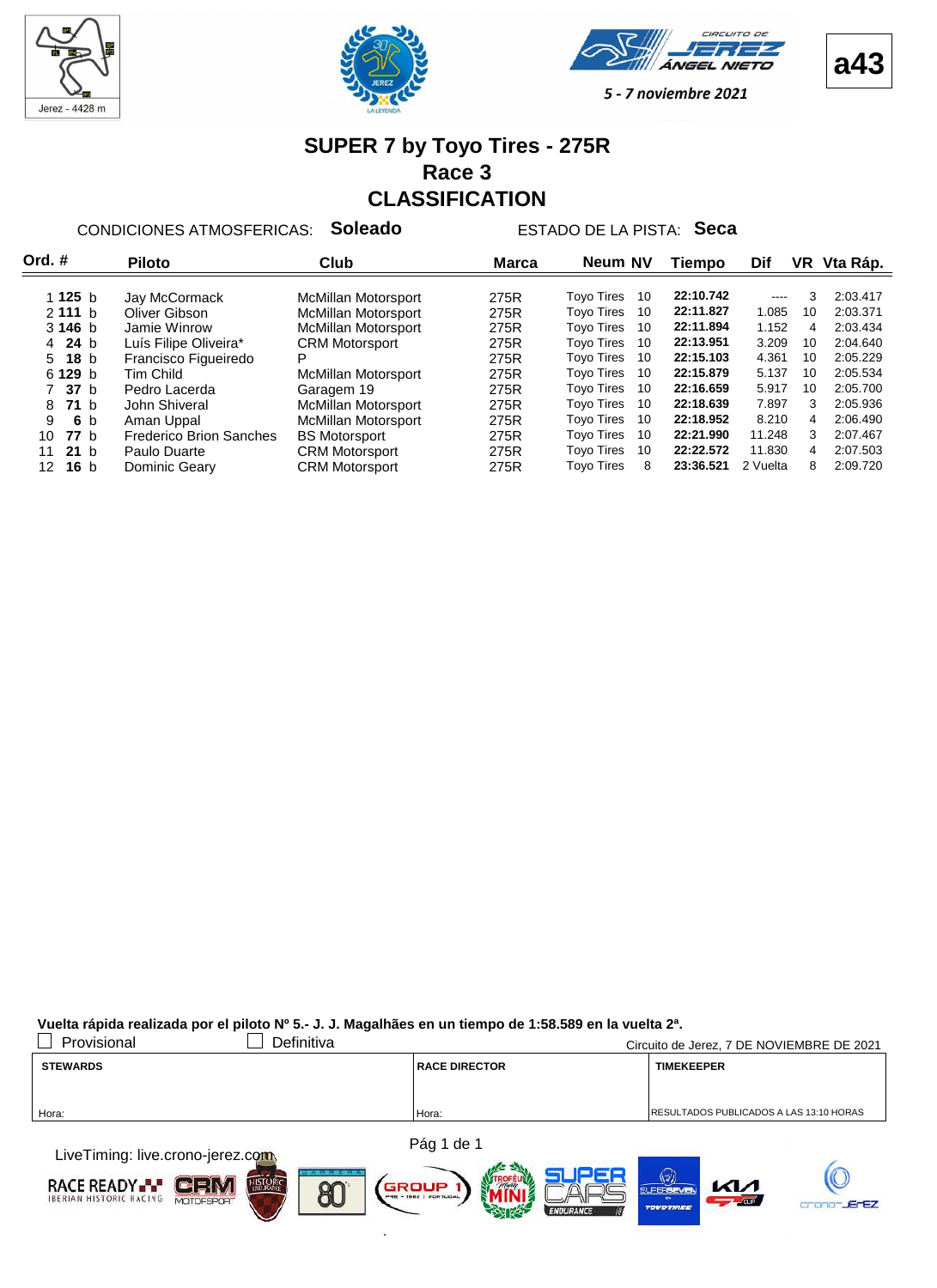







#### **SUPER 7 by Toyo Tires - 420R Business Race 3 CLASSIFICATION**

CONDICIONES ATMOSFERICAS: **Soleado** ESTADO DE LA PISTA: **Seca**

| Ord.# | <b>Piloto</b>          |                                                 | Neum NV<br>Club<br><b>Marca</b>                             |                      |                                                                               |                                     |                            |          | VR Vta Ráp.                      |
|-------|------------------------|-------------------------------------------------|-------------------------------------------------------------|----------------------|-------------------------------------------------------------------------------|-------------------------------------|----------------------------|----------|----------------------------------|
|       | 46 c<br>231c<br>3 12 c | Nélson Gomes<br>André Matos<br>José Kol Almeida | Speedy Motorsport<br><b>BCM Sports</b><br><b>BCM Sports</b> | 420R<br>420R<br>420R | <b>Tovo Tires</b><br>10<br><b>Tovo Tires</b><br>10<br><b>Tovo Tires</b><br>10 | 22:01.849<br>22:05.452<br>22:08.964 | $\cdots$<br>3.603<br>7.115 | 10<br>10 | 2:00.666<br>2:01.777<br>2:02.646 |
|       | 4 55 c<br>$5\,$ 54 c   | Ricardo Pedrosa<br>Fernando Costa               | Atomic-Mageltech<br>Atomic-Mageltech                        | 420R<br>420R         | <b>Tovo Tires</b><br>10<br><b>Tovo Tires</b><br>10                            | 22:10.064<br>22:21.069              | 8.215<br>19.220            | 4        | 2:03.071<br>2:06.733             |

| Provisional                                                                                                                                                                                                                   | Definitiva |                      | Circuito de Jerez, 7 DE NOVIEMBRE DE 2021       |
|-------------------------------------------------------------------------------------------------------------------------------------------------------------------------------------------------------------------------------|------------|----------------------|-------------------------------------------------|
| <b>STEWARDS</b>                                                                                                                                                                                                               |            | <b>RACE DIRECTOR</b> | <b>TIMEKEEPER</b>                               |
|                                                                                                                                                                                                                               |            |                      |                                                 |
| Hora:                                                                                                                                                                                                                         |            | Hora:                | <b>IRESULTADOS PUBLICADOS A LAS 13:11 HORAS</b> |
|                                                                                                                                                                                                                               |            |                      |                                                 |
| the company of the company of the company of the company of the company of the company of the company of the company of the company of the company of the company of the company of the company of the company of the company |            | Pág 1 de 1           |                                                 |

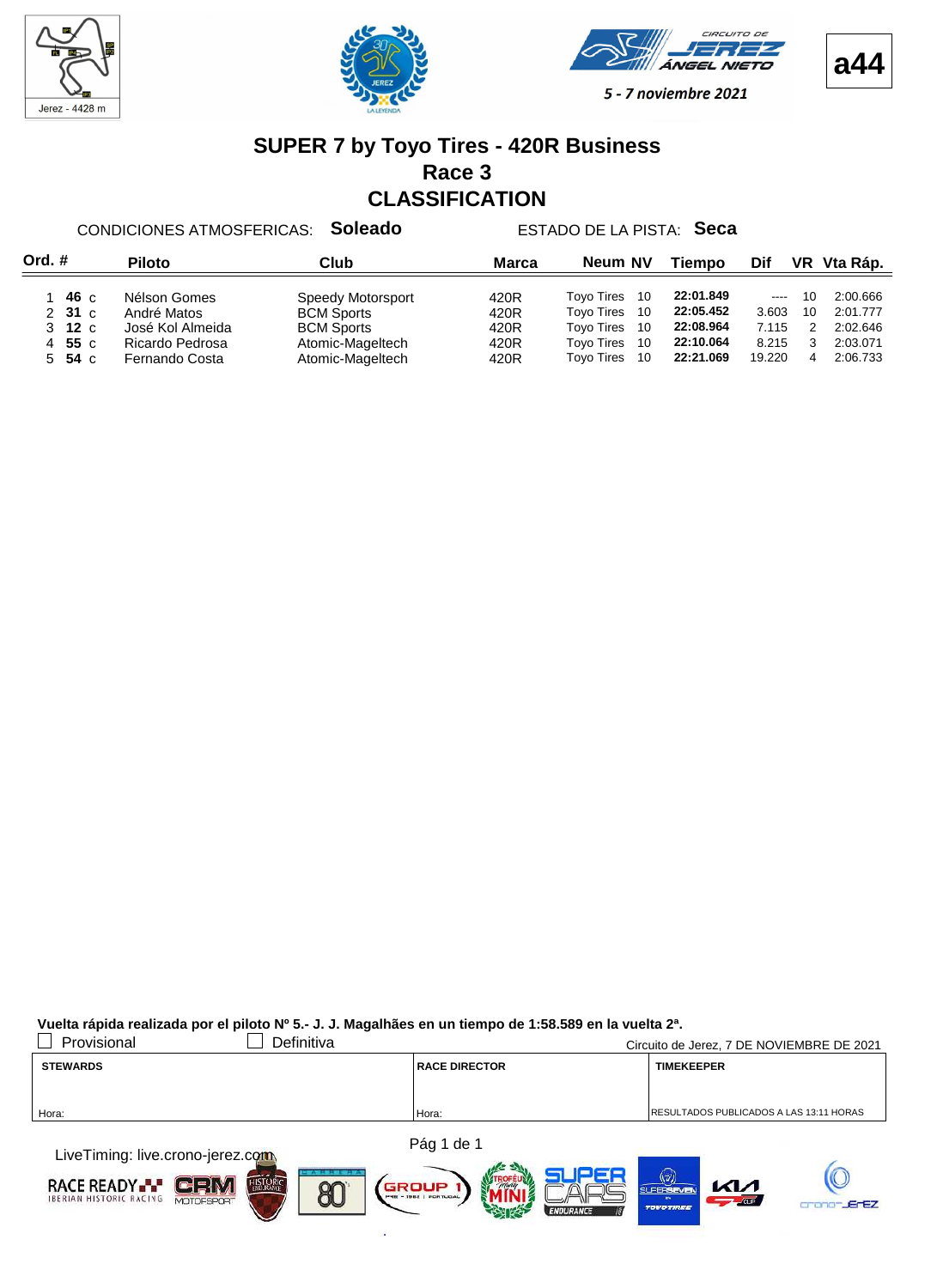





**a45**

5 - 7 noviembre 2021

# **LAP BY LAP Race 3 SUPER 7 by Toyo Tires**

| Vuelta | 3         | 5           | 6           |           | 8         | 12        | 16          | 18          | 19        | 20        | 21        | 23        |
|--------|-----------|-------------|-------------|-----------|-----------|-----------|-------------|-------------|-----------|-----------|-----------|-----------|
|        | 2:06.662  | 2:01.258    | 2:08.789    | 2:00.908  | 2:02.066  | 2:08.701  | 2:13.121    | 2:08.078    | 2:07.236  | 2:06.020  | 2:10.991  | PIT EXIT  |
| 2      | 2:01.232  | $1:58.589*$ | 2:07.561    | :59.206   | 1:59.927  | 2:02.646* | 2:22.150    | 2:08.346    | 2:03.479  | 2:02.525  | 2:08.413  | 2:03.692  |
| 3      | 2:01.237  | 1:58.696    | 2:07.037    | :59.286   | 2:00.562  | 2:03.694  | 2:10.905    | 2:05.367    | 2:02.106  | 2:02.164  | 2:08.281  | 2:00.716* |
| 4      | 2:01.254  | 1:59.614    | $2:06.490*$ | .59.988   | 2:01.585  | 2:05.094  | 2:09.753    | 2:05.720    | 2:02.179  | 2:01.773  | 2:07.503* | 2:02.046  |
| 5      | 2:00.439  | 1:59.376    | 2:07.628    | 1:59.063* | 2:00.297  | 2:04.384  | 2:11.118    | 2:06.831    | 2:01.717  | 2:01.329* | 2:08.492  | PIT EXIT  |
| 6      | 2:01.424  | 1:59.834    | 2:08.091    | 1:59.135  | 2:00.303  | 2:03.772  | 7:50.800    | 2:07.437    | 2:01.881  | 2:02.906  | 2:09.611  | 2:12.627  |
|        | 2:01.162  | 2:00.061    | 2:08.871    | :59.287   | 2:00.000  | 2:04.110  | 2:12.818    | 2:06.279    | 2:01.585* | 2:01.338  | 2:08.714  |           |
| 8      | 2:03.481  | 2:06.581    | 2:26.798    | 2:00.497  | 2:04.512  | 2:08.955  | $2:09.720*$ | 2:07.540    | 2:05.362  | 2:05.959  | 2:20.372  |           |
| 9      | 3:36.864  | 3:49.931    | 2:38.346    | 3:56.499  | 3:45.095  | 3:19.263  |             | 3:02.102    | 3:32.273  | 3:33.720  | 2:38.172  |           |
| 10     | 1:59.603* | 1:59.852    | 2:06.626    | :59.241   | 1:59.605* | 2:03.039  |             | $2:05.229*$ | 2:01.822  | 2:02.085  | 2:08.112  |           |

| <b>Vuelta</b> | 24          | 28          | 29          | 30        | 31          | 36          | 37        | 38        | 39          | 43          | 44        | 46        |
|---------------|-------------|-------------|-------------|-----------|-------------|-------------|-----------|-----------|-------------|-------------|-----------|-----------|
|               | 2:06.897    | 2:01.614    | 2:08.501    | 2:02.556  | 2:06.118    | 2:09.236    | 2:09.283  | 2:07.197  | 2:05.261    | 2:04.633    | 2:07.538  | 2:05.472  |
|               | 2:05.254    | $1:58.752*$ | 2:03.529    | 1:59.556* | 2:03.703    | 2:01.708    | 2:07.423  | 2:03.767  | 2:02.525    | 2:02.353    | 2:01.784  | 2:02.640  |
| 3             | 2:05.349    | 1:59.025    | 2:02.814    | :59.999   | 2:02.335    | 2:01.988    | 2:06.117  | 2:04.007  | $2:02.217*$ | 2:01.771    | 2:00.558* | 2:01.968  |
| 4             | 2:05.636    | 1:59.679    | 2:03.985    | 2:01.226  | 2:03.762    | 2:06.646    | 2:06.067  | 2:04.537  |             | 2:02.016    | 2:00.615  | 2:01.737  |
| 5             | 2:05.766    | 1:59.104    | PIT EXIT    | 2:01.022  | 2:03.389    | PIT EXIT    | 2:06.446  | 2:04.745  |             | 2:01.458    | 2:00.865  | 2:01.820  |
| 6             | 2:05.881    | 1:58.762    | 2:07.877    | 2:00.442  | 2:04.148    | 2:16.680    | 2:07.112  | 2:03.887  |             | 2:02.601    | 2:03.114  | 2:01.757  |
|               | 2:05.604    | 1:59.106    | 2:03.908    | 2:00.698  | 2:03.849    | $2:01.317*$ | 2:07.493  | 2:03.689  |             | 2:01.424    | 2:00.857  | 2:01.541  |
| 8             | 2:06.744    | 1:59.912    | 2:06.642    | 2:04.798  | 2:04.904    |             | 2:30.599  | 2:06.114  |             | 2:02.505    | 2:02.369  | 2:03.160  |
| 9             | 3:10.204    | 3:57.893    | 2:24.962    | 3:44.231  | 3:26.406    |             | 2:37.713  | 3:21.805  |             | 3:36.586    | 3:36.650  | 3:36.702  |
| 10            | $2:04.640*$ | 1:58.922    | $2:02.277*$ | :59.764   | $2:01.777*$ |             | 2:05.700* | 2:03.052* |             | $2:00.014*$ | 2:01.792  | 2:00.666* |

| <b>Vuelta</b> | 53        | 54        | 55        | 57        | 69        | 70          | 71        | 77        | 99          | 111       | 116       | 119         |
|---------------|-----------|-----------|-----------|-----------|-----------|-------------|-----------|-----------|-------------|-----------|-----------|-------------|
|               | 2:00.656  | 2:18.516  | 2:10.169  | 2:03.723  | 2:02.627  | 2:09.586    | 2:08.318  | 2:09.344  | 2:06.537    | 2:05.990  | 2:05.147  | 2:03.052    |
| 2             | 1:58.833* | 2:06.928  | 2:04.061  | 2:00.802  | 1:59.953  | 2:03.689    | 2:06.403  | 2:08.349  | 2:03.690    | 2:04.645  | 2:02.098* | 2:00.455    |
| 3             | 1:58.875  | 2:08.342  | 2:03.071* | 1:59.677* | 2:00.452  | $2:03.135*$ | 2:05.936* | 2:07.467* | 2:02.263    | 2:05.009  |           | 2:00.087    |
| 4             | 1:59.232  | 2:06.733* | 2:03.266  | 2:00.344  | 2:00.522  | 2:04.104    | 2:07.098  | 2:08.155  | 2:01.343    | 2:05.150  |           | 2:00.167    |
| 5             | 1:58.988  | 2:06.852  | 2:04.385  |           | 2:01.285  | 2:04.498    | 2:07.177  | 2:08.587  | 2:01.031    | 2:06.106  |           | 2:00.998    |
| 6             | 1:59.214  | 2:08.777  | 2:04.154  |           | 2:00.622  | 2:03.491    | 2:08.062  | 2:07.729  | 2:01.796    | 2:06.027  |           | 2:00.484    |
|               | 1:58.860  | 2:09.125  | 2:03.774  |           | 2:00.541  | 2:03.558    | 2:08.072  | 2:09.205  | 2:01.455    | 2:06.253  |           | 2:00.681    |
| 8             | 1:59.011  | 2:23.668  | 2:08.888  |           | 2:05.230  | 2:06.266    | 2:30.214  | 2:23.532  | 2:06.549    | 2:07.539  |           | 2:05.106    |
| 9             | 3:59.767  | 2:37.778  | 3:18.861  |           | 3:43.606  | 3:21.838    | 2:38.177  | 2:38.280  | 3:32.706    | 3:09.793  |           | 3:43.886    |
| 10            | 1:58.885  | 2:08.222  | 2:03.662  |           | 1:59.721* | 2:03.342    | 2:06.881  | 2:07.983  | $2:00.627*$ | 2:03.371* |           | $1:59.442*$ |

| <b>Vuelta</b> | 125         | 129       | 136       | 146       | 169       |  |  |  |  |
|---------------|-------------|-----------|-----------|-----------|-----------|--|--|--|--|
|               | 2:05.457    | 2:07.834  | 2:07.459  | 2:05.715  | 2:05.962  |  |  |  |  |
| 2             | 2:04.276    | 2:06.181  | 2:04.126  | 2:04.784  | 2:02.898  |  |  |  |  |
| 3             | $2:03.417*$ | 2:06.329  | 2:04.139  | 2:04.183  | 2:02.438  |  |  |  |  |
| 4             | 2:03.946    | 2:06.718  | 2:03.630  | 2:03.434* | 2:01.454  |  |  |  |  |
| 5             | 2:03.770    | 2:06.574  | 2:04.306  | 2:04.397  | 2:01.314  |  |  |  |  |
| 6             | 2:04.363    | 2:08.343  | 2:02.788  | 2:04.520  | 2:02.051  |  |  |  |  |
|               | 2:04.272    | 2:07.793  | 2:02.594  | 2:04.170  | 2:01.160  |  |  |  |  |
| 8             | 2:08.973    | 2:11.679  | 2:04.673  | 2:08.684  | 2:05.904  |  |  |  |  |
| a             | 3:17.828    | 2:56.667  | 3:25.414  | 3:17.028  | 3:33.736  |  |  |  |  |
| 10            | 2:03.468    | 2:05.534* | 2:01.766* | 2:03.728  | 2:01.097* |  |  |  |  |

LiveTiming: live.crono-jerez.com











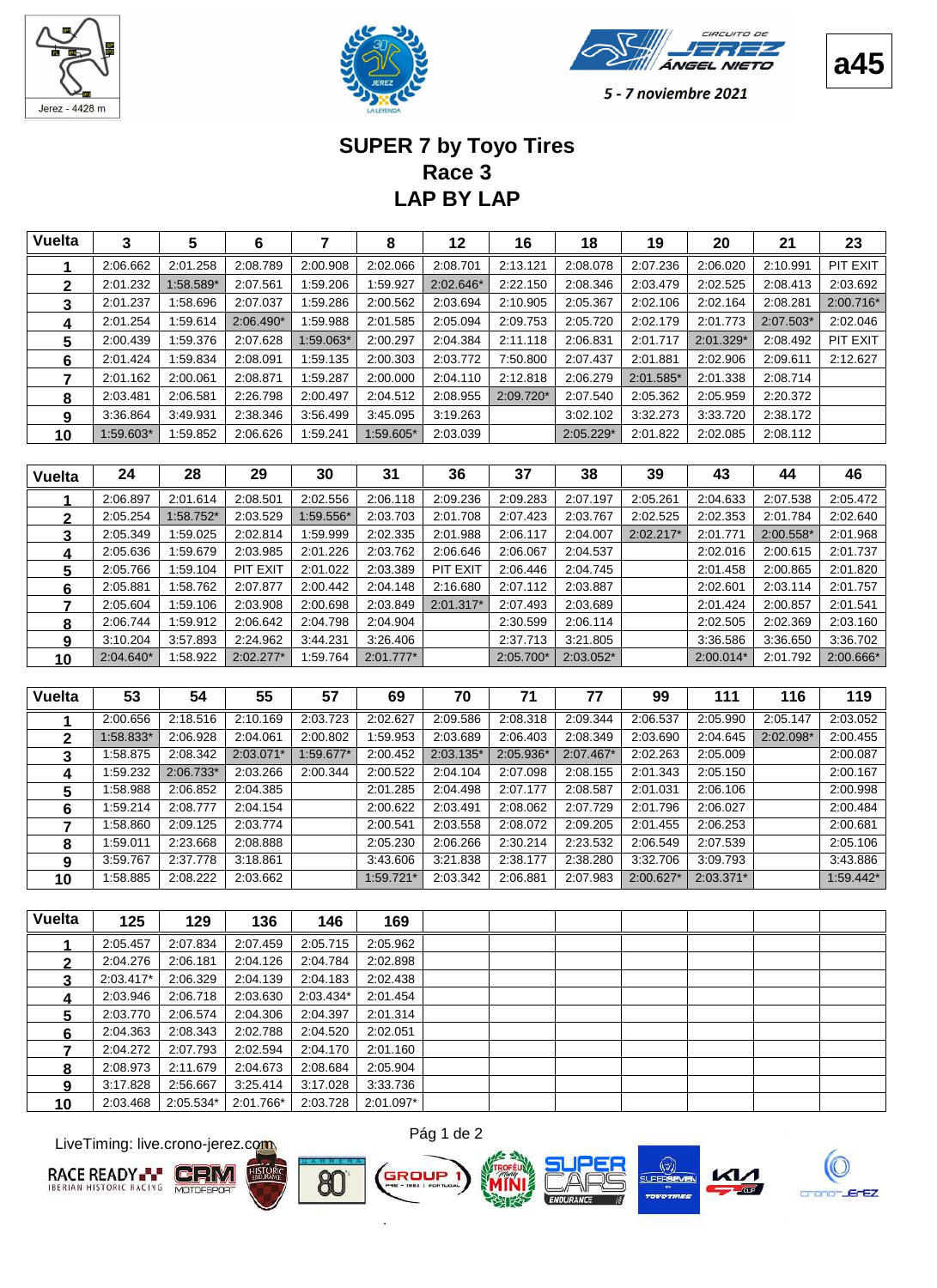





**a45**

#### **LAP BY LAP Race 3 SUPER 7 by Toyo Tires**

| Vuelta<br>4.2F<br>69<br>26 ו<br>l OC<br>146<br>ישו<br>14 L<br><b>TU</b><br>. . |        |  |  |  |  |  |  |
|--------------------------------------------------------------------------------|--------|--|--|--|--|--|--|
|                                                                                | $\sim$ |  |  |  |  |  |  |

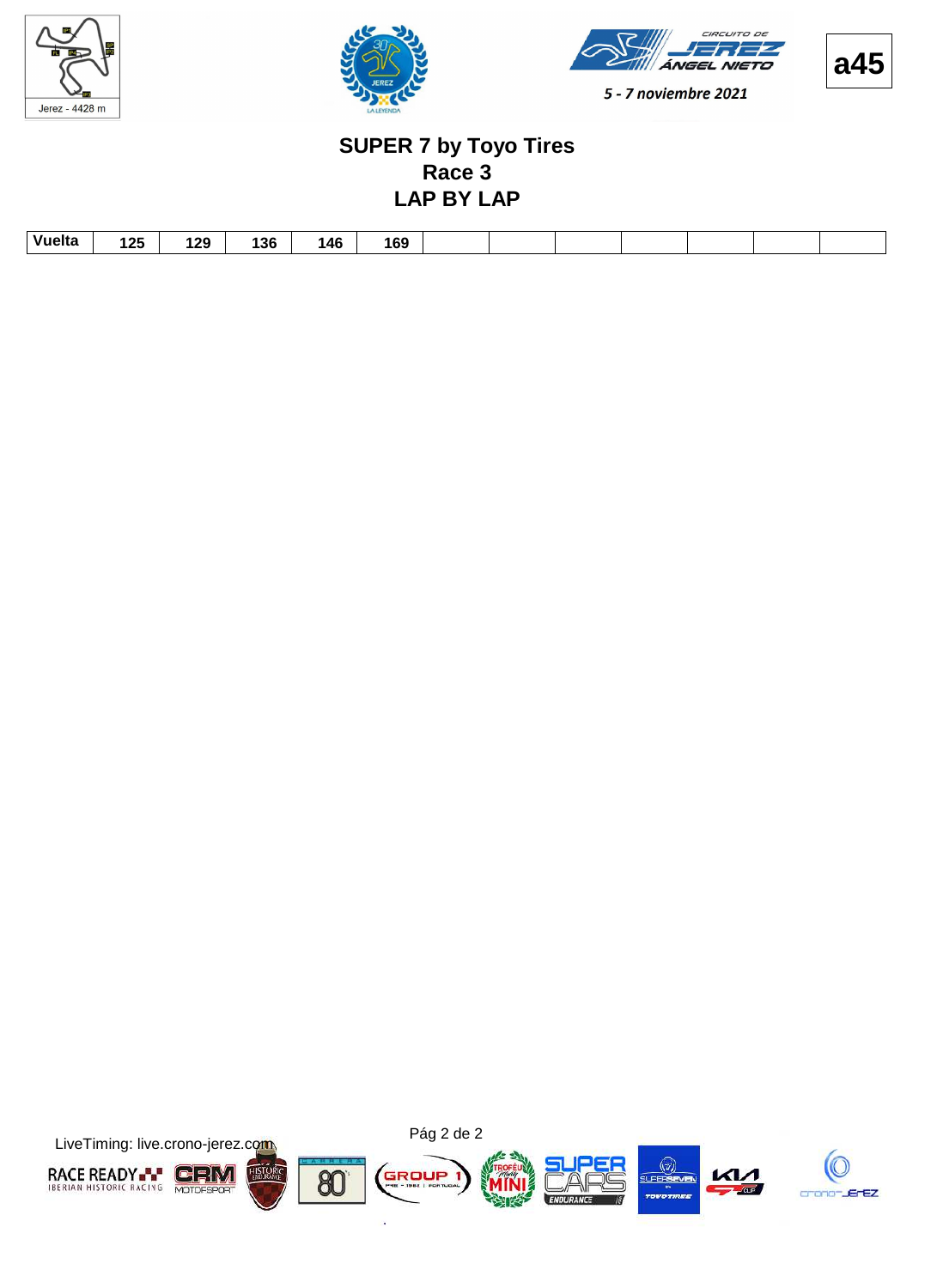





#### **SUPER 7 by Toyo Tires Race 3 ANALYSIS**

|                  | <b>Número</b>   |         | 3               |         | 5        |        | 6        |         | 7        |         | 8        |         | 12              |         | 16       |
|------------------|-----------------|---------|-----------------|---------|----------|--------|----------|---------|----------|---------|----------|---------|-----------------|---------|----------|
| Vta              |                 | Sector  | Vuelta          | Sector  | Vuelta   | Sector | Vuelta   | Sector  | Vuelta   | Sector  | Vuelta   | Sector  | Vuelta          | Sector  | Vuelta   |
|                  |                 |         |                 |         |          |        |          |         |          |         |          |         |                 |         |          |
|                  | IP <sub>1</sub> | 50.042  | 50.042          | 47.312  | 47.312   | 49.723 | 49.723   | 46.978  | 46.978   | 47.252  | 47.252   | 50.391  | 50.391          | 50.711  | 50.711   |
| 1                | IP <sub>2</sub> | 35.564  | 1:25.606        | 33.985  | 1:21.297 | 36.283 | 1:26.006 | 34.068  | 1:21.046 | 34.730  | 1:21.982 | 36.210  | 1:26.601        | 37.408  | 1:28.119 |
|                  | FL              | 41.056  | 2:06.662        | 39.961  | 2:01.258 | 42.783 | 2:08.789 | 39.862  | 2:00.908 | 40.084  | 2:02.066 | 42.100  | 2:08.701        | 45.002  | 2:13.121 |
|                  | IP <sub>1</sub> | 45.931  | 45.931          | 45.207  | 45.207   | 48.205 | 48.205   | 45.430  | 45.430   | 45.569  | 45.569   | 46.600  | 46.600          | 50.067  | 50.067   |
| $\boldsymbol{2}$ | IP <sub>2</sub> | 34.453  | 1:20.384        | 33.767  | 1:18.974 | 36.256 | 1:24.461 | 34.163  | 1:19.593 | 34.045  | 1:19.614 | 35.140  | 1:21.740        | 47.906  | 1:37.973 |
|                  | FL              | 40.848  | 2:01.232        | 39.615  | 1:58.589 | 43.100 | 2:07.561 | 39.613  | 1:59.206 | 40.313  | 1:59.927 | 40.906  | 2:02.646        | 44.177  | 2:22.150 |
|                  | IP <sub>1</sub> | 46.075  | 46.075          | 45.278  | 45.278   | 47.965 | 47.965   | 45.480  | 45.480   | 45.794  | 45.794   | 47.090  | 47.090          | 49.746  | 49.746   |
| $\mathbf{3}$     | IP <sub>2</sub> | 34.150  | 1:20.225        | 33.667  | 1:18.945 | 36.187 | 1:24.152 | 33.809  | 1:19.289 | 34.693  | 1:20.487 | 35.575  | 1:22.665        | 36.837  | 1:26.583 |
|                  | FL              | 41.012  | 2:01.237        | 39.751  | 1:58.696 | 42.885 | 2:07.037 | 39.997  | 1:59.286 | 40.075  | 2:00.562 | 41.029  | 2:03.694        | 44.322  | 2:10.905 |
|                  | IP <sub>1</sub> | 46.050  | 46.050          | 45.412  | 45.412   | 47.910 | 47.910   | 46.124  | 46.124   | 46.449  | 46.449   | 47.724  | 47.724          | 49.369  | 49.369   |
| 4                | IP <sub>2</sub> | 34.649  | 1:20.699        | 34.345  | 1:19.757 | 36.035 | 1:23.945 | 34.195  | 1:20.319 | 34.670  | 1:21.119 | 36.196  | 1:23.920        | 36.468  | 1:25.837 |
|                  | FL              |         | 40.555 2:01.254 | 39.857  | 1:59.614 | 42.545 | 2:06.490 | 39.669  | 1:59.988 | 40.466  | 2:01.585 | 41.174  | 2:05.094        | 43.916  | 2:09.753 |
|                  | IP <sub>1</sub> | 45.931  | 45.931          | 45.811  | 45.811   | 48.714 | 48.714   | 45.540  | 45.540   | 45.868  | 45.868   | 47.336  | 47.336          | 49.148  | 49.148   |
| 5                | IP <sub>2</sub> | 34.202  | 1:20.133        | 33.721  | 1:19.532 | 35.696 | 1:24.410 | 34.005  | 1:19.545 | 34.032  | 1:19.900 | 35.403  | 1:22.739        | 37.643  | 1:26.791 |
|                  | FL              | 40.306  | 2:00.439        | 39.844  | 1:59.376 | 43.218 | 2:07.628 | 39.518  | 1:59.063 | 40.397  | 2:00.297 | 41.645  | 2:04.384        | 44.327  | 2:11.118 |
|                  | IP <sub>1</sub> | 46.693  | 46.693          | 45.730  | 45.730   | 48.680 | 48.680   | 45.408  | 45.408   | 45.840  | 45.840   | 47.245  | 47.245          | 49.057  | 49.057   |
|                  | IP <sub>2</sub> | 34.341  | 1:21.034        | 34.157  | 1:19.887 | 36.104 | 1:24.784 | 33.786  | 1:19.194 | 34.253  | 1:20.093 | 35.308  | 1:22.553        | 6:16.13 | 7:05.193 |
| 6                | FL              | 40.390  | 2:01.424        | 39.947  | 1:59.834 | 43.307 | 2:08.091 | 39.941  | 1:59.135 | 40.210  | 2:00.303 | 41.219  | 2:03.772        | 45.607  | 7:50.800 |
|                  | IP <sub>1</sub> | 46.261  | 46.261          | 45.671  | 45.671   | 48.709 | 48.709   | 45.345  | 45.345   | 45.933  | 45.933   | 47.811  | 47.811          | 49.965  | 49.965   |
| $\overline{7}$   | IP <sub>2</sub> | 34.381  | 1:20.642        | 34.603  | 1:20.274 | 36.572 | 1:25.281 | 34.155  | 1:19.500 | 34.091  | 1:20.024 | 35.193  | 1:23.004        | 38.270  | 1:28.235 |
|                  | FL              | 40.520  | 2:01.162        | 39.787  | 2:00.061 | 43.590 | 2:08.871 | 39.787  | 1:59.287 | 39.976  | 2:00.000 | 41.106  | 2:04.110        | 44.583  | 2:12.818 |
|                  | IP <sub>1</sub> | 46.332  | 46.332          | 45.513  | 45.513   | 56.828 | 56.828   | 45.390  | 45.390   | 45.770  | 45.770   | 47.938  | 47.938          | 49.165  | 49.165   |
| 8                | IP <sub>2</sub> | 34.939  | 1:21.271        | 36.250  | 1:21.763 | 42.039 | 1:38.867 | 34.468  | 1:19.858 | 37.086  | 1:22.856 | 37.060  | 1:24.998        | 36.604  | 1:25.769 |
|                  | FL              | 42.210  | 2:03.481        | 44.818  | 2:06.581 | 47.931 | 2:26.798 | 40.639  | 2:00.497 | 41.656  | 2:04.512 | 43.957  | 2:08.955        | 43.951  | 2:09.720 |
|                  | IP <sub>1</sub> | 1:20.25 | 1:20.257        | 1:30.18 | 1:30.181 | 50.968 | 50.968   | 1:36.30 | 1:36.300 | 1:26.31 | 1:26.318 | 1:04.82 | 1:04.821        |         |          |
|                  | IP <sub>2</sub> | 1:20.68 | 2:40.941        | 1:21.93 | 2:52.113 | 55.884 | 1:46.852 | 1:21.82 | 2:58.123 | 1:21.06 | 2:47.381 | 1:20.39 | 2:25.211        |         |          |
| 9                | FL              | 55.923  | 3:36.864        | 57.818  | 3:49.931 | 51.494 | 2:38.346 | 58.376  | 3:56.499 | 57.714  | 3:45.095 |         | 54.052 3:19.263 |         |          |
|                  | IP <sub>1</sub> | 45.379  | 45.379          | 45.894  | 45.894   | 48.040 | 48.040   | 45.700  | 45.700   | 45.675  | 45.675   | 47.086  | 47.086          |         |          |
|                  | IP <sub>2</sub> | 34.007  | 1:19.386        | 34.276  | 1:20.170 | 36.357 | 1:24.397 | 34.054  | 1:19.754 | 34.099  | 1:19.774 | 35.218  | 1:22.304        |         |          |
| 10               | FL              | 40.217  | 1:59.603        | 39.682  | 1:59.852 | 42.229 | 2:06.626 | 39.487  | 1:59.241 | 39.831  | 1:59.605 | 40.735  | 2:03.039        |         |          |

LiveTiming: live.crono-jerez.com



Pág 1 de 1

G

ä









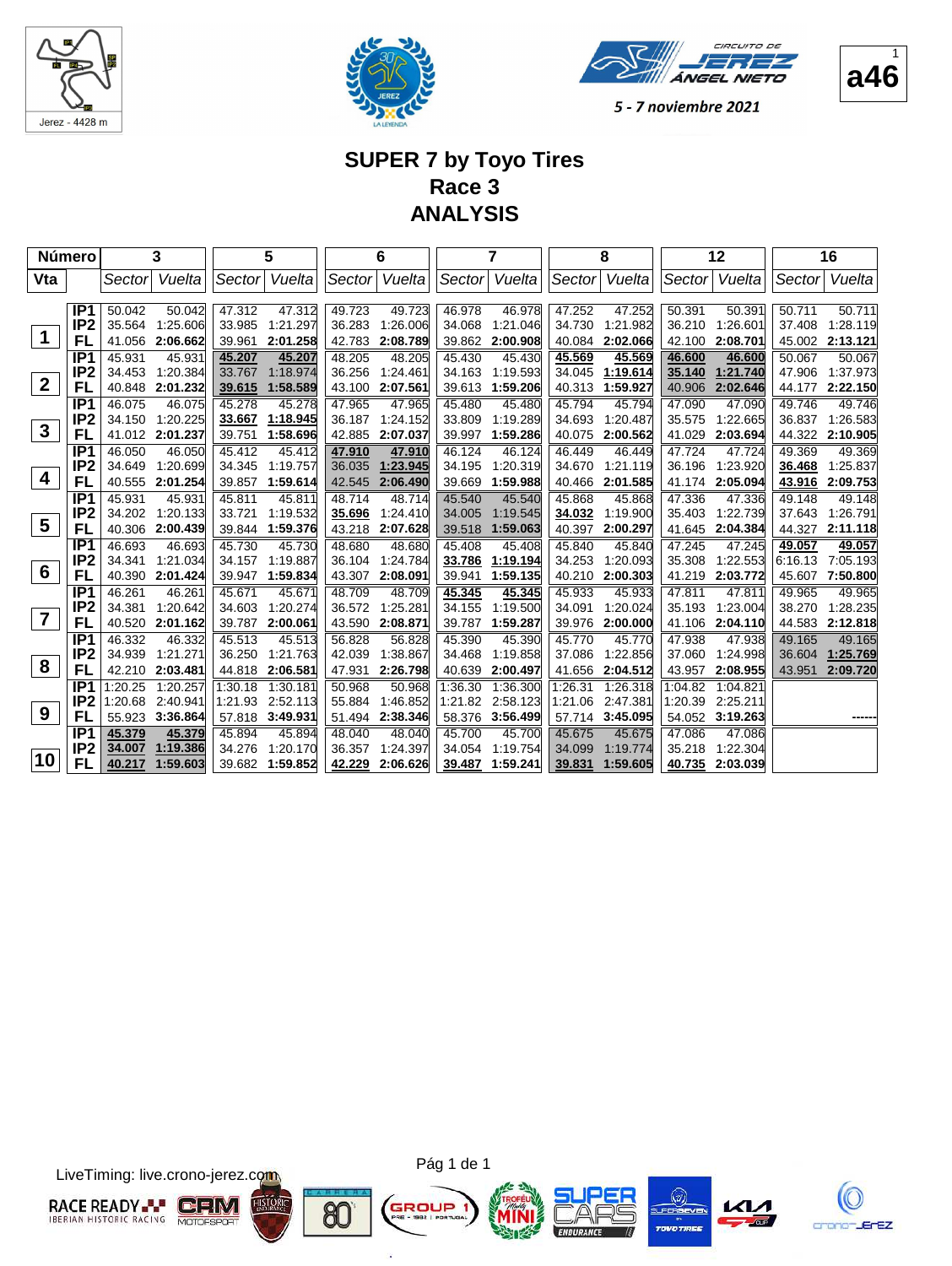





#### **SUPER 7 by Toyo Tires Race 3 ANALYSIS**

| <b>Número</b>    |                 |         | 18              |         | 19       |         | 20       |        | 21       |         | 23               |         | 24       |         | 28       |
|------------------|-----------------|---------|-----------------|---------|----------|---------|----------|--------|----------|---------|------------------|---------|----------|---------|----------|
| Vta              |                 | Sector  | Vuelta          | Sector  | Vuelta   | Sector  | Vuelta   | Sector | Vuelta   | Sector  | Vuelta           | Sector  | Vuelta   | Sector  | Vuelta   |
|                  |                 |         |                 |         |          |         |          |        |          |         |                  |         |          |         |          |
|                  | IP <sub>1</sub> | 49.013  | 49.013          | 49.702  | 49.702   | 48.630  | 48.630   | 50.407 | 50.407   | 47.854  | 47.854           | 48.715  | 48.715   | 47.372  | 47.372   |
|                  | IP <sub>2</sub> | 36.589  | 1:25.602        | 36.144  | 1:25.846 | 36.245  | 1:24.875 | 36.616 | 1:27.023 | 53.640  | 1:41.494         | 36.094  | 1:24.809 | 0.001   | 1:21.543 |
| $\mathbf 1$      | FL              | 42.476  | 2:08.078        | 41.390  | 2:07.236 | 41.145  | 2:06.020 | 43.968 | 2:10.991 | 1:45.87 | <b>PIT EXIT</b>  | 42.088  | 2:06.897 | 40.071  | 2:01.614 |
|                  | IP <sub>1</sub> | 48.999  | 48.999          | 46.550  | 46.550   | 46.756  | 46.756   | 49.122 | 49.122   | 49.103  | 49.103           | 47.846  | 47.846   | 45.108  | 45.108   |
| $\boldsymbol{2}$ | IP <sub>2</sub> | 36.928  | 1:25.927        | 35.385  | 1:21.935 | 35.004  | 1:21.760 | 36.391 | 1:25.513 | 34.062  | 1:23.165         | 35.333  | 1:23.179 | 0.002   | 1:19.081 |
|                  | FL              | 42.419  | 2:08.346        | 41.544  | 2:03.479 | 40.765  | 2:02.525 | 42.900 | 2:08.413 | 40.527  | 2:03.692         | 42.075  | 2:05.254 | 39.671  | 1:58.752 |
|                  | IP <sub>1</sub> | 47.727  | 47.727          | 46.700  | 46.700   | 46.547  | 46.547   | 48.942 | 48.942   | 46.169  | 46.169           | 47.876  | 47.876   | 45.505  | 45.505   |
| $\mathbf{3}$     | IP <sub>2</sub> | 35.751  | 1:23.478        | 34.537  | 1:21.237 | 34.601  | 1:21.148 | 36.487 | 1:25.429 | 34.153  | 1:20.322         | 35.491  | 1:23.367 | 0.002   | 1:19.294 |
|                  | FL              | 41.889  | 2:05.367        | 40.869  | 2:02.106 | 41.016  | 2:02.164 | 42.852 | 2:08.281 | 40.394  | 2:00.716         | 41.982  | 2:05.349 | 39.731  | 1:59.025 |
|                  | IP <sub>1</sub> | 47.817  | 47.817          | 46.475  | 46.475   | 46.486  | 46.486   | 49.015 | 49.015   | 46.606  | 46.606           | 47.774  | 47.774   | 46.106  | 46.106   |
| 4                | IP <sub>2</sub> | 35.688  | 1:23.505        | 34.759  | 1:21.234 | 34.696  | 1:21.182 | 35.816 | 1:24.831 | 34.856  | 1:21.462         | 35.551  | 1:23.325 | 0.001   | 1:20.050 |
|                  | FL              | 42.215  | 2:05.720        | 40.945  | 2:02.179 | 40.591  | 2:01.773 | 42.672 | 2:07.503 | 40.584  | 2:02.046         | 42.311  | 2:05.636 | 39.629  | 1:59.679 |
|                  | IP <sub>1</sub> | 48.568  | 48.568          | 46.558  | 46.558   | 46.614  | 46.614   | 49.121 | 49.121   | 46.466  | 46.466           | 47.901  | 47.901   | 45.781  | 45.781   |
| 5                | IP <sub>2</sub> | 35.900  | 1:24.468        | 34.228  | 1:20.786 | 34.533  | 1:21.147 | 36.148 | 1:25.269 | 34.976  | 1:21.442         | 35.537  | 1:23.438 | 0.001   | 1:19.555 |
|                  | FL              | 42.363  | 2:06.831        | 40.931  | 2:01.717 | 40.182  | 2:01.329 | 43.223 | 2:08.492 |         | 1:57.55 PIT EXIT | 42.328  | 2:05.766 | 39.549  | 1:59.104 |
|                  | IP <sub>1</sub> | 47.971  | 47.971          | 46.467  | 46.467   | 46.758  | 46.758   | 49.179 | 49.179   | 55.152  | 55.152           | 48.010  | 48.010   | 45.318  | 45.318   |
| $6\phantom{1}6$  | IP <sub>2</sub> | 36.073  | 1:24.044        | 34.451  | 1:20.918 | 34.562  | 1:21.320 | 36.768 | 1:25.947 | 35.715  | 1:30.867         | 35.533  | 1:23.543 | 0.002   | 1:19.040 |
|                  | FL              | 43.393  | 2:07.437        | 40.963  | 2:01.881 | 41.586  | 2:02.906 | 43.664 | 2:09.611 | 41.760  | 2:12.627         | 42.338  | 2:05.881 | 39.722  | 1:58.762 |
|                  | IP <sub>1</sub> | 49.090  | 49.090          | 45.978  | 45.978   | 46.212  | 46.212   | 49.015 | 49.015   | 55.419  | 55.419           | 47.798  | 47.798   | 45.597  | 45.597   |
| $\overline{7}$   | IP <sub>2</sub> | 35.363  | 1:24.453        | 34.735  | 1:20.713 | 34.675  | 1:20.887 | 36.492 | 1:25.507 | 42.438  | 1:37.857         | 35.502  | 1:23.300 | 0.002   | 1:19.278 |
|                  | FL              | 41.826  | 2:06.279        | 40.872  | 2:01.585 | 40.451  | 2:01.338 | 43.207 | 2:08.714 |         |                  | 42.304  | 2:05.604 | 39.828  | 1:59.106 |
|                  | IP <sub>1</sub> | 48.353  | 48.353          | 46.556  | 46.556   | 46.375  | 46.375   | 51.060 | 51.060   |         |                  | 48.371  | 48.371   | 45.905  | 45.905   |
| 8                | IP <sub>2</sub> | 36.747  | 1:25.100        | 35.788  | 1:22.344 | 36.587  | 1:22.962 | 42.640 | 1:33.700 |         |                  | 35.944  | 1:24.315 | 0.000   | 1:19.877 |
|                  | FL              | 42.440  | 2:07.540        | 43.018  | 2:05.362 | 42.997  | 2:05.959 | 46.672 | 2:20.372 |         |                  | 42.429  | 2:06.744 | 40.035  | 1:59.912 |
|                  | IP <sub>1</sub> | 51.706  | 51.706          | 1:16.63 | 1:16.635 | 1:17.07 | 1:17.077 | 51.856 | 51.856   |         |                  | 58.796  | 58.796   | 1:36.91 | 1:36.911 |
| 9                | IP <sub>2</sub> | 1:18.94 | 2:10.648        | 1:20.86 | 2:37.503 | 1:21.31 | 2:38.393 | 54.460 | 1:46.316 |         |                  | 1:19.77 | 2:18.566 | 0.001   | 2:59.084 |
|                  | FL              |         | 51.454 3:02.102 | 54.770  | 3:32.273 | 55.327  | 3:33.720 | 51.856 | 2:38.172 |         |                  | 51.638  | 3:10.204 | 58.809  | 3:57.893 |
|                  | IP <sub>1</sub> | 47.981  | 47.981          | 46.671  | 46.671   | 46.900  | 46.900   | 48.987 | 48.987   |         |                  | 47.596  | 47.596   | 45.729  | 45.729   |
| 10               | IP <sub>2</sub> | 35.292  | 1:23.273        | 34.597  | 1:21.268 | 34.368  | 1:21.268 | 36.028 | 1:25.015 |         |                  | 35.167  | 1:22.763 | 33.650  | 1:19.379 |
|                  | FL              | 41.956  | 2:05.229        | 40.554  | 2:01.822 | 40.817  | 2:02.085 | 43.097 | 2:08.112 |         |                  | 41.877  | 2:04.640 | 39.543  | 1:58.922 |

LiveTiming: live.crono-jerez.com



Pág 1 de 1

G

ä









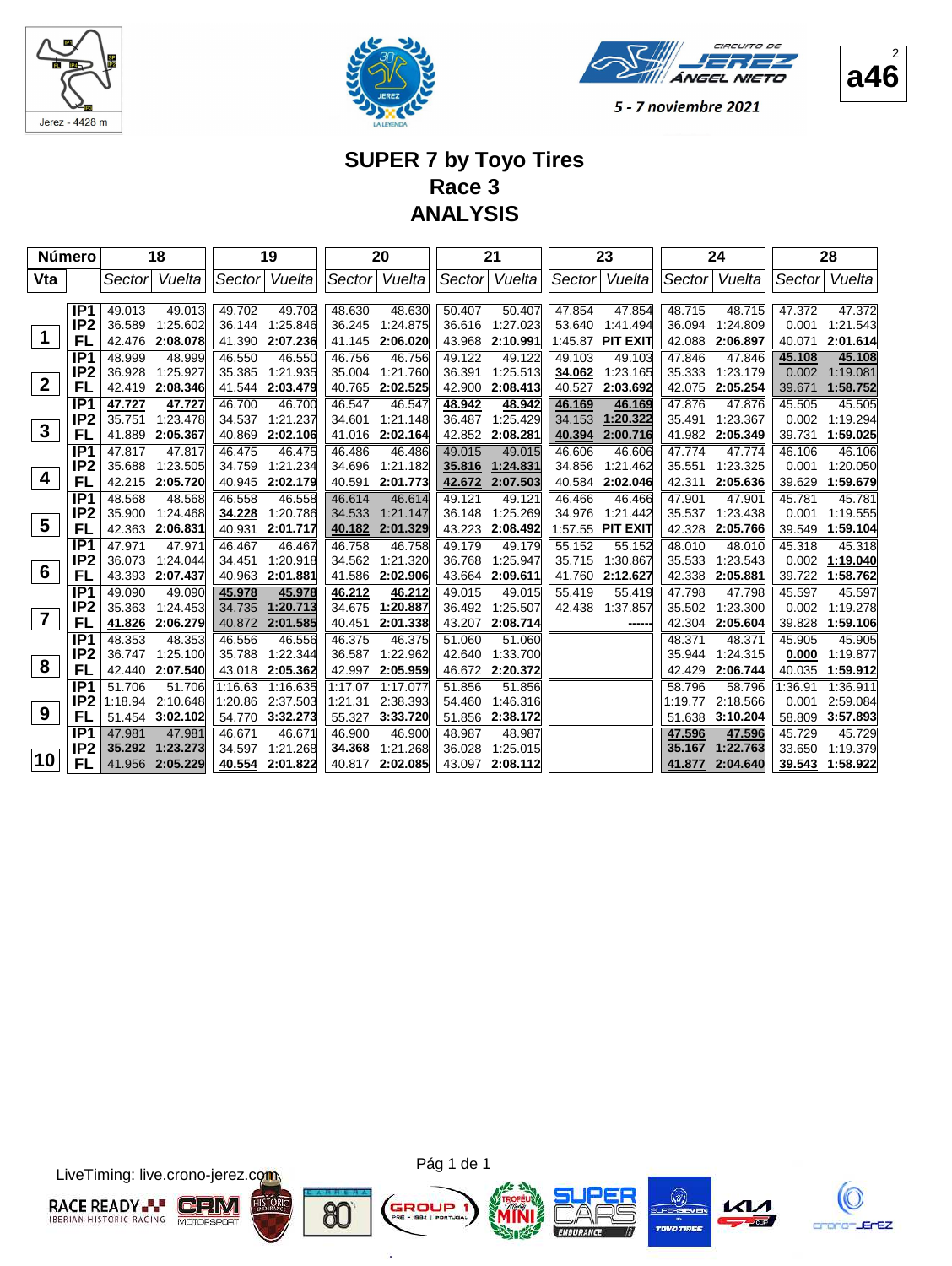





# **SUPER 7 by Toyo Tires Race 3 ANALYSIS**

|                | <b>Número</b>   |        | 29               |         | 30               |         | 31              |         | 36               |         | 37              |         | 38               |        | 39       |
|----------------|-----------------|--------|------------------|---------|------------------|---------|-----------------|---------|------------------|---------|-----------------|---------|------------------|--------|----------|
| Vta            |                 |        | Sector Vuelta    |         | Sector Vuelta    |         | Sector Vuelta   |         | Sector  Vuelta   |         | Sector Vuelta   |         | Sector  Vuelta   | Sector | Vuelta   |
|                |                 |        |                  |         |                  |         |                 |         |                  |         |                 |         |                  |        |          |
|                | IP <sub>1</sub> | 51.152 | 51.152           | 47.643  | 47.643           | 49.334  | 49.334          | 51.522  | 51.522           | 50.105  | 50.105          | 50.008  | 50.008           | 49.030 | 49.030   |
|                | IP <sub>2</sub> |        | 35.543 1:26.695  | 34.378  | 1:22.021         | 35.859  | 1:25.193        | 35.172  | 1:26.694         | 36.264  | 1:26.369        |         | 36.062 1:26.070  | 35.267 | 1:24.297 |
| 1              | FL              |        | 41.806 2:08.501  |         | 40.535 2:02.556  | 40.925  | 2:06.118        | 42.542  | 2:09.236         | 42.914  | 2:09.283        | 41.127  | 2:07.197         | 40.964 | 2:05.261 |
|                | IP <sub>1</sub> | 46.408 | 46.408           | 45.526  | 45.526           | 46.925  | 46.925          | 46.764  | 46.764           | 48.082  | 48.082          | 47.518  | 47.518           | 47.094 | 47.094   |
|                | IP <sub>2</sub> |        | 35.499 1:21.907  | 33.996  | 1:19.522         | 35.534  | 1:22.459        | 34.482  | 1:21.246         | 36.359  | 1:24.441        | 35.204  | 1:22.722         | 34.831 | 1:21.925 |
| $\mathbf{2}$   | FL              |        | 41.622 2:03.529  | 40.034  | 1:59.556         | 41.244  | 2:03.703        | 40.462  | 2:01.708         | 42.982  | 2:07.423        | 41.045  | 2:03.767         | 40.600 | 2:02.525 |
|                | IP <sub>1</sub> | 46.538 | 46.538           | 45.461  | 45.461           | 46.302  | 46.302          | 46.665  | 46.665           | 47.759  | 47.759          | 47.364  | 47.364           | 46.726 | 46.726   |
|                | IP <sub>2</sub> |        | 35.329 1:21.867  | 34.330  | 1:19.791         | 35.195  | 1:21.497        | 34.359  | 1:21.024         | 35.935  | 1:23.694        | 35.440  | 1:22.804         | 34.358 | 1:21.084 |
| $\mathbf{3}$   | FL              |        | 40.947 2:02.814  | 40.208  | 1:59.999         | 40.838  | 2:02.335        | 40.964  | 2:01.988         | 42.423  | 2:06.117        | 41.203  | 2:04.007         | 41.133 | 2:02.217 |
|                | IP <sub>1</sub> | 47.457 | 47.457           | 46.554  | 46.554           | 46.851  | 46.851          | 46.528  | 46.528           | 48.092  | 48.092          | 47.598  | 47.598           | 46.724 | 46.724   |
|                | IP <sub>2</sub> |        | 35.419 1:22.876  | 34.177  | 1:20.731         | 35.679  | 1:22.530        | 36.590  | 1:23.118         | 35.664  | 1:23.756        | 35.619  | 1:23.217         |        |          |
| 4              | FL              |        | 41.109 2:03.985  | 40.495  | 2:01.226         | 41.232  | 2:03.762        | 43.528  | 2:06.646         | 42.311  | 2:06.067        | 41.320  | 2:04.537         |        |          |
|                | IP <sub>1</sub> | 47.250 | 47.250           | 46.335  | 46.335           | 46.746  | 46.746          | 49.276  | 49.276           | 47.818  | 47.818          | 47.464  | 47.464           |        |          |
|                | IP <sub>2</sub> |        | 34.996 1:22.246  |         | 34.525 1:20.860  |         | 35.132 1:21.878 | 34.985  | 1:24.261         | 35.953  | 1:23.771        |         | 35.494 1:22.958  |        |          |
| 5              | FL              |        | 1:44.17 PIT EXIT |         | 40.162 2:01.022  | 41.511  | 2:03.389        |         | 6:40.80 PIT EXIT |         | 42.675 2:06.446 | 41.787  | 2:04.745         |        |          |
|                | IP <sub>1</sub> | 51.595 | 51.595           | 45.894  | 45.894           | 47.229  | 47.229          | 1:00.26 | 1:00.264         | 48.079  | 48.079          | 47.389  | 47.389           |        |          |
|                | IP <sub>2</sub> |        | 34.983 1:26.578  | 34.499  | 1:20.393         | 35.353  | 1:22.582        | 35.590  | 1:35.854         | 35.677  | 1:23.756        | 35.250  | 1:22.639         |        |          |
| 6              | FL              |        | 41.299 2:07.877  | 40.049  | 2:00.442         | 41.566  | 2:04.148        | 40.826  | 2:16.680         | 43.356  | 2:07.112        | 41.248  | 2:03.887         |        |          |
|                | IP <sub>1</sub> | 47.159 | 47.159           | 46.385  | 46.385           | 47.159  | 47.159          | 46.450  | 46.450           | 48.549  | 48.549          | 47.211  | 47.211           |        |          |
|                | IP <sub>2</sub> |        | 34.635 1:21.794  | 34.175  | 1:20.560         | 35.600  | 1:22.759        | 34.296  | 1:20.746         | 35.984  | 1:24.533        | 35.358  | 1:22.569         |        |          |
| $\overline{7}$ | FL              |        | 42.114 2:03.908  |         | 40.138 2:00.698  | 41.090  | 2:03.849        | 40.571  | 2:01.317         | 42.960  | 2:07.493        | 41.120  | 2:03.689         |        |          |
|                | IP <sub>1</sub> | 48.145 | 48.145           | 46.131  | 46.131           | 47.431  | 47.431          |         |                  | 1:00.77 | 1:00.771        | 47.652  | 47.652           |        |          |
|                | IP <sub>2</sub> |        | 37.240 1:25.385  | 36.137  | 1:22.268         | 36.031  | 1:23.462        |         |                  | 41.591  | 1:42.362        |         | 36.177 1:23.829  |        |          |
| 8              | FL              |        | 41.257 2:06.642  |         | 42.530 2:04.798  | 41.442  | 2:04.904        |         |                  |         | 48.237 2:30.599 | 42.285  | 2:06.114         |        |          |
|                | IP <sub>1</sub> | 47.072 | 47.072           | 1:25.65 | 1:25.656         | 1:10.86 | 1:10.867        |         |                  | 50.417  | 50.417          | 1:06.40 | 1:06.400         |        |          |
|                | IP <sub>2</sub> |        | 46.595 1:33.667  |         | 1:20.69 2:46.352 | 1:21.07 | 2:31.944        |         |                  | 56.102  | 1.46.519        |         | 1:20.94 2:27.343 |        |          |
| 9              | FL              |        | 51.295 2:24.962  |         | 57.879 3:44.231  |         | 54.462 3:26.406 |         |                  | 51.194  | 2:37.713        |         | 54.462 3:21.805  |        |          |
|                | IP <sub>1</sub> | 47.178 | 47.178           | 45.692  | 45.692           | 46.401  | 46.401          |         |                  | 47.321  | 47.321          | 47.147  | 47.147           |        |          |
|                | IP <sub>2</sub> | 34.218 | 1:21.396         | 33.926  | 1:19.618         | 34.803  | 1:21.204        |         |                  | 35.887  | 1:23.208        | 35.068  | 1:22.215         |        |          |
| 10             | FL              | 40.881 | 2:02.277         |         | 40.146 1:59.764  | 40.573  | 2:01.777        |         |                  | 42.492  | 2:05.700        | 40.837  | 2:03.052         |        |          |

LiveTiming: live.crono-jerez.com



Pág 1 de 1

G

ä









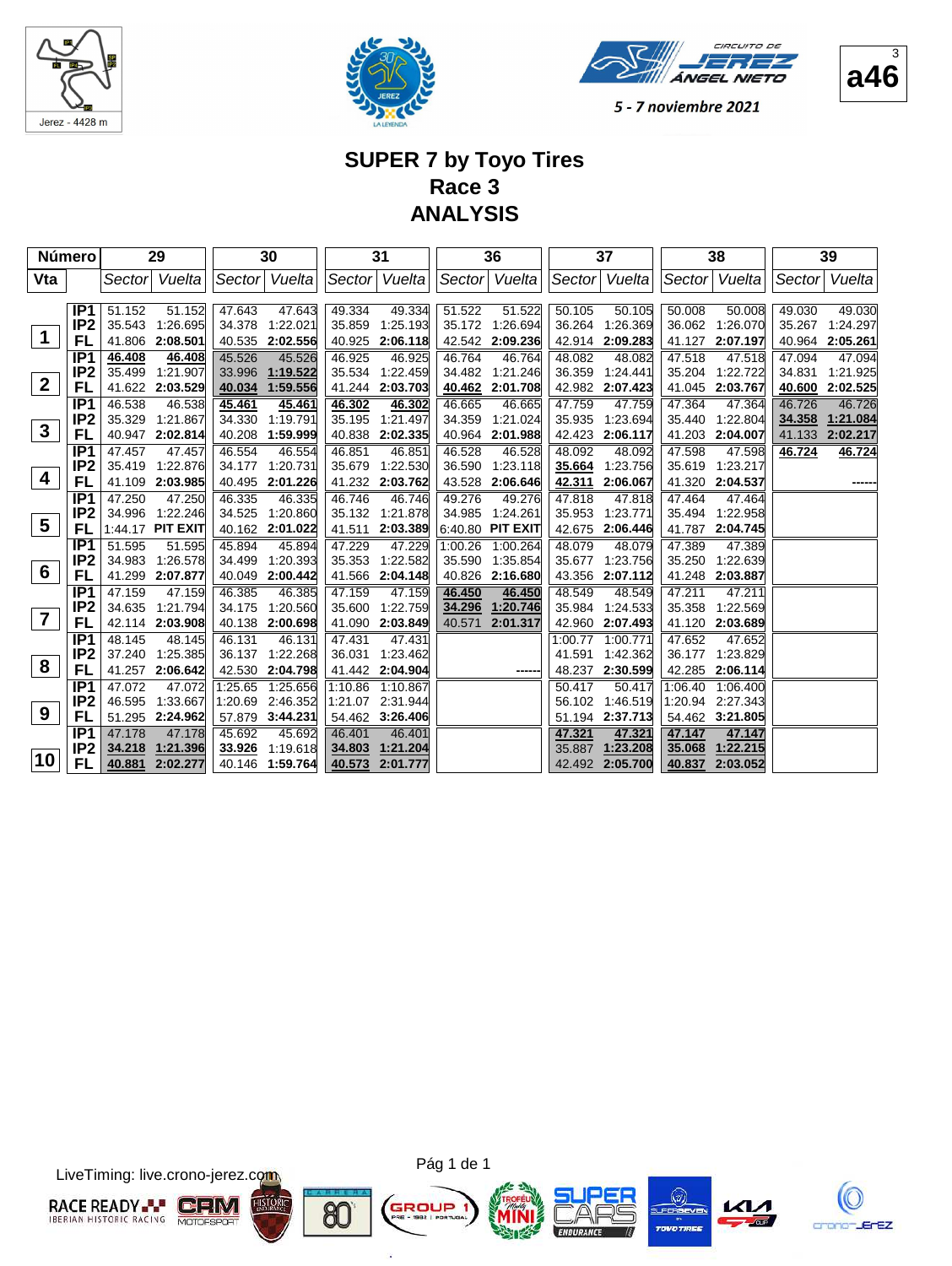





**a46**  $\lambda$ 

5 - 7 noviembre 2021

# **SUPER 7 by Toyo Tires Race 3 ANALYSIS**

|                  | <b>Número</b>   |        | 43               |         | 44              |         | 46            |         | 53       |        | 54              |         | 55              |        | 57              |
|------------------|-----------------|--------|------------------|---------|-----------------|---------|---------------|---------|----------|--------|-----------------|---------|-----------------|--------|-----------------|
| Vta              |                 |        | Sector Vuelta    | Sector  | Vuelta          |         | Sector Vuelta | Sector  | Vuelta   |        | Sector Vuelta   |         | Sector Vuelta   | Sector | Vuelta          |
|                  |                 |        |                  |         |                 |         |               |         |          |        |                 |         |                 |        |                 |
|                  | IP <sub>1</sub> | 48.453 | 48.453           | 50.275  | 50.275          | 48.698  | 48.698        | 47.075  | 47.075   | 53.002 | 53.002          | 51.726  | 51.726          | 47.328 | 47.328          |
|                  | IP <sub>2</sub> |        | 35.328 1:23.781  | 35.731  | 1:26.006        | 34.942  | 1:23.640      | 33.549  | 1:20.624 | 41.269 | 1:34.271        | 35.748  | 1:27.474        | 35.077 | 1:22.405        |
| 1                | FL              |        | 40.852 2:04.633  |         | 41.532 2:07.538 | 41.832  | 2:05.472      | 40.032  | 2:00.656 | 44.245 | 2:18.516        | 42.695  | 2:10.169        | 41.318 | 2:03.723        |
|                  | IP <sub>1</sub> | 46.582 | 46.582           | 46.030  | 46.030          | 47.000  | 47.000        | 45.502  | 45.502   | 48.089 | 48.089          | 47.466  | 47.466          | 46.404 | 46.404          |
|                  | IP <sub>2</sub> |        | 34.893 1:21.475  | 34.898  | 1:20.928        | 34.869  | 1:21.869      | 33.473  | 1:18.975 | 36.121 | 1:24.210        | 34.902  | 1:22.368        | 33.972 | 1:20.376        |
| $\boldsymbol{2}$ | FL              |        | 40.878 2:02.353  | 40.856  | 2:01.784        | 40.771  | 2:02.640      | 39.858  | 1:58.833 | 42.718 | 2:06.928        | 41.693  | 2:04.061        | 40.426 | 2:00.802        |
|                  | IP <sub>1</sub> | 46.426 | 46.426           | 46.019  | 46.019          | 46.223  | 46.223        | 45.491  | 45.491   | 48.948 | 48.948          | 47.149  | 47.149          | 45.545 | 45.545          |
|                  | IP <sub>2</sub> |        | 34.835 1:21.261  | 34.068  | 1:20.087        | 34.763  | 1:20.986      | 33.542  | 1:19.033 |        | 36.572 1:25.520 | 34.797  | 1:21.946        | 33.899 | 1:19.444        |
| $\mathbf{3}$     | <b>FL</b>       |        | 40.510 2:01.771  | 40.471  | 2:00.558        | 40.982  | 2:01.968      | 39.842  | 1:58.875 | 42.822 | 2:08.342        | 41.125  | 2:03.071        | 40.233 | 1:59.677        |
|                  | IP <sub>1</sub> | 46.753 | 46.753           | 46.127  | 46.127          | 46.412  | 46.412        | 45.550  | 45.550   | 48.072 | 48.072          | 46.390  | 46.390          | 45.793 | 45.793          |
|                  | IP <sub>2</sub> |        | 34.759 1:21.512  | 34.030  | 1:20.157        | 34.405  | 1:20.817      | 33.745  | 1:19.295 | 36.287 | 1:24.359        | 35.277  | 1:21.667        | 34.234 | 1:20.027        |
| 4                | FL              |        | 40.504 2:02.016  | 40.458  | 2:00.615        | 40.920  | 2:01.737      | 39.937  | 1:59.232 | 42.374 | 2:06.733        | 41.599  | 2:03.266        |        | 40.317 2:00.344 |
|                  | IP <sub>1</sub> | 46.611 | 46.611           | 46.580  | 46.580          | 46.823  | 46.823        | 45.582  | 45.582   | 47.988 | 47.988          | 47.239  | 47.239          |        |                 |
|                  | IP <sub>2</sub> |        | 34.773 1:21.384  | 34.412  | 1:20.992        | 34.683  | 1:21.506      | 33.531  | 1:19.113 | 36.255 | 1:24.243        | 35.274  | 1:22.513        |        |                 |
| $5\phantom{1}$   | FL              |        | 40.074 2:01.458  | 39.873  | 2:00.865        | 40.314  | 2:01.820      | 39.875  | 1:58.988 | 42.609 | 2:06.852        | 41.872  | 2:04.385        |        |                 |
|                  | IP <sub>1</sub> | 46.648 | 46.648           | 46.495  | 46.495          | 46.275  | 46.275        | 45.648  | 45.648   | 49.187 | 49.187          | 47.629  | 47.629          |        |                 |
|                  | IP <sub>2</sub> |        | 35.161 1:21.809  | 35.230  | 1:21.725        | 34.886  | 1:21.161      | 33.613  | 1:19.261 | 36.527 | 1:25.714        | 35.149  | 1:22.778        |        |                 |
| 6                | FL              |        | 40.792 2:02.601  | 41.389  | 2:03.114        | 40.596  | 2:01.757      | 39.953  | 1:59.214 | 43.063 | 2:08.777        | 41.376  | 2:04.154        |        |                 |
|                  | IP <sub>1</sub> | 47.238 | 47.238           | 46.624  | 46.624          | 46.878  | 46.878        | 45.563  | 45.563   | 48.996 | 48.996          | 46.821  | 46.821          |        |                 |
|                  | IP <sub>2</sub> | 34.007 | 1:21.245         | 34.280  | 1:20.904        | 34.458  | 1:21.336      | 33.530  | 1:19.093 | 37.394 | 1:26.390        | 35.183  | 1:22.004        |        |                 |
| $\overline{7}$   | FL              |        | 40.179 2:01.424  | 39.953  | 2:00.857        | 40.205  | 2:01.541      | 39.767  | 1:58.860 | 42.735 | 2:09.125        | 41.770  | 2:03.774        |        |                 |
|                  | IP <sub>1</sub> | 46.659 | 46.659           | 46.621  | 46.621          | 47.114  | 47.114        | 45.533  | 45.533   | 54.495 | 54.495          | 47.052  | 47.052          |        |                 |
|                  | IP <sub>2</sub> |        | 34.333 1:20.992  | 34.182  | 1:20.803        | 34.153  | 1:21.267      | 33.653  | 1:19.186 | 42.116 | 1:36.611        | 37.357  | 1:24.409        |        |                 |
| 8                | FL              |        | 41.513 2:02.505  | 41.566  | 2:02.369        | 41.893  | 2:03.160      | 39.825  | 1:59.011 | 47.057 | 2:23.668        | 44.479  | 2:08.888        |        |                 |
|                  | IP <sub>1</sub> |        | 1:20.39 1:20.392 | 1:20.45 | 1:20.459        | 1:20.16 | 1:20.163      | 1:38.65 | 1:38.657 | 51.722 | 51.722          | 1:04.13 | 1:04.137        |        |                 |
|                  | IP <sub>2</sub> |        | 1:20.83 2:41.229 | 1:20.98 | 2:41.439        | 1:21.01 | 2:41.175      | 1:22.12 | 3:00.779 | 54.717 | 1.46.439        | 1:21.58 | 2:25.725        |        |                 |
| 9                | FL              |        | 55.357 3:36.586  | 55.211  | 3:36.650        | 55.527  | 3:36.702      | 58.988  | 3:59.767 | 51.339 | 2:37.778        |         | 53.136 3:18.861 |        |                 |
|                  | IP <sub>1</sub> | 45.924 | 45.924           | 46.599  | 46.599          | 45.918  | 45.918        | 45.518  | 45.518   | 48.708 | 48.708          | 47.091  | 47.091          |        |                 |
|                  | IP <sub>2</sub> | 34.166 | 1:20.090         | 34.733  | 1:21.332        | 34.333  | 1:20.251      | 33.524  | 1:19.042 | 36.535 | 1:25.243        | 35.013  | 1:22.104        |        |                 |
| 10               | FL              | 39.924 | 2:00.014         |         | 40.460 2:01.792 | 40.415  | 2:00.666      | 39.843  | 1:58.885 | 42.979 | 2:08.222        | 41.558  | 2:03.662        |        |                 |

LiveTiming: live.crono-jerez.com





G

ä







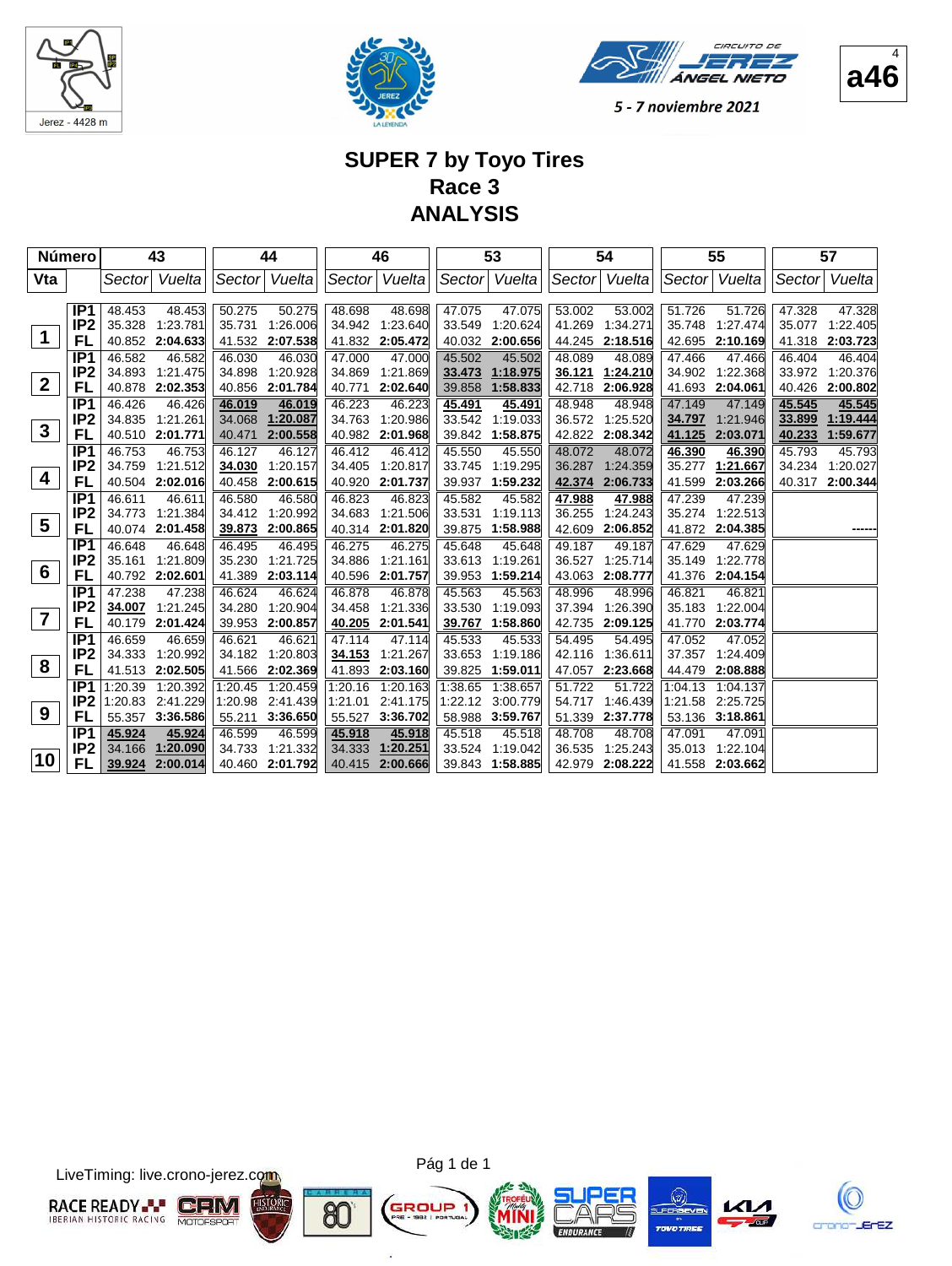





#### **SUPER 7 by Toyo Tires Race 3 ANALYSIS**

|              | Número          |         | 69               |         | 70               |         | 71              |        | 77              |         | 99               |        | 111              |        | 116             |
|--------------|-----------------|---------|------------------|---------|------------------|---------|-----------------|--------|-----------------|---------|------------------|--------|------------------|--------|-----------------|
| Vta          |                 |         | Sector Vuelta    |         | Sector Vuelta    |         | Sector   Vuelta |        | Sector Vuelta   |         | Sector Vuelta    |        | Sector Vuelta    | Sector | Vuelta          |
|              |                 |         |                  |         |                  |         |                 |        |                 |         |                  |        |                  |        |                 |
|              | IP <sub>1</sub> | 48.057  | 48.057           | 51.392  | 51.392           | 49.737  | 49.737          | 49.567 | 49.567          | 49.771  | 49.771           | 48.078 | 48.078           | 48.666 | 48.666          |
|              | IP <sub>2</sub> |         | 34.395 1:22.452  |         | 36.382 1:27.774  |         | 36.322 1:26.059 | 36.852 | 1:26.419        | 35.781  | 1:25.552         | 35.648 | 1:23.726         |        | 35.445 1:24.111 |
| 1            | FL              |         | 40.175 2:02.627  |         | 41.812 2:09.586  | 42.259  | 2:08.318        | 42.925 | 2:09.344        | 40.985  | 2:06.537         | 42.264 | 2:05.990         | 41.036 | 2:05.147        |
|              | IP <sub>1</sub> | 45.654  | 45.654           | 47.353  | 47.353           | 48.512  | 48.512          | 49.078 | 49.078          | 46.731  | 46.731           | 47.622 | 47.622           | 46.767 | 46.767          |
|              | IP <sub>2</sub> |         | 34.198 1:19.852  |         | 34.723 1:22.076  | 35.738  | 1:24.250        | 36.244 | 1:25.322        | 35.564  | 1:22.295         | 35.087 | 1:22.709         | 34.660 | 1:21.427        |
| $\mathbf{2}$ | FL              |         | 40.101 1:59.953  |         | 41.613 2:03.689  | 42.153  | 2:06.403        | 43.027 | 2:08.349        | 41.395  | 2:03.690         | 41.936 | 2:04.645         | 40.671 | 2:02.098        |
|              | IP <sub>1</sub> | 45.584  | 45.584           | 47.180  | 47.180           | 47.966  | 47.966          | 48.736 | 48.736          | 46.821  | 46.821           | 47.446 | 47.446           | 46.329 | 46.329          |
|              | IP <sub>2</sub> |         | 34.525 1:20.109  | 34.938  | 1:22.118         | 35.763  | 1:23.729        | 35.954 | 1:24.690        | 34.554  | 1:21.375         | 35.651 | 1:23.097         | 34.917 | 1:21.246        |
| $\mathbf{3}$ | FL              |         | 40.343 2:00.452  | 41.017  | 2:03.135         | 42.207  | 2:05.936        | 42.777 | 2:07.467        | 40.888  | 2:02.263         | 41.912 | 2:05.009         |        |                 |
|              | IP <sub>1</sub> | 45.942  | 45.942           | 47.154  | 47.154           | 48.380  | 48.380          | 48.903 | 48.903          | 46.589  | 46.589           | 47.518 | 47.518           |        |                 |
|              | IP <sub>2</sub> |         | 34.452 1:20.394  | 35.493  | 1:22.647         | 36.529  | 1:24.909        | 36.195 | 1:25.098        | 34.409  | 1:20.998         | 35.588 | 1:23.106         |        |                 |
| 4            | FL              |         | 40.128 2:00.522  |         | 41.457 2:04.104  | 42.189  | 2:07.098        | 43.057 | 2:08.155        | 40.345  | 2:01.343         |        | 42.044 2:05.150  |        |                 |
|              | IP <sub>1</sub> | 46.249  | 46.249           | 47.224  | 47.224           | 48.223  | 48.223          | 49.106 | 49.106          | 46.259  | 46.259           | 47.518 | 47.518           |        |                 |
|              | IP <sub>2</sub> |         | 34.880 1:21.129  |         | 35.450 1:22.674  |         | 36.637 1:24.860 | 36.293 | 1:25.399        | 34.254  | 1:20.513         | 36.039 | 1:23.557         |        |                 |
| 5            | FL              |         | 40.156 2:01.285  |         | 41.824 2:04.498  |         | 42.317 2:07.177 | 43.188 | 2:08.587        | 40.518  | 2:01.031         | 42.549 | 2:06.106         |        |                 |
|              | IP <sub>1</sub> | 45.758  | 45.758           | 47.423  | 47.423           | 48.209  | 48.209          | 48.807 | 48.807          | 45.970  | 45.970           | 47.857 | 47.857           |        |                 |
|              | IP <sub>2</sub> |         | 34.763 1:20.521  |         | 34.967 1:22.390  | 35.944  | 1:24.153        | 36.015 | 1:24.822        | 34.481  | 1:20.451         | 35.696 | 1.23.553         |        |                 |
| 6            | FL              |         | 40.101 2:00.622  | 41.101  | 2:03.491         | 43.909  | 2:08.062        | 42.907 | 2:07.729        | 41.345  | 2:01.796         | 42.474 | 2:06.027         |        |                 |
|              | IP <sub>1</sub> | 45.965  | 45.965           | 47.252  | 47.252           | 48.627  | 48.627          | 48.952 | 48.952          | 46.360  | 46.360           | 48.185 | 48.185           |        |                 |
|              | IP <sub>2</sub> |         | 34.454 1:20.419  | 35.141  | 1:22.393         | 36.620  | 1:25.247        | 37.098 | 1:26.050        | 34.611  | 1:20.971         | 35.807 | 1:23.992         |        |                 |
| 7            | FL              |         | 40.122 2:00.541  |         | 41.165 2:03.558  | 42.825  | 2:08.072        | 43.155 | 2:09.205        | 40.484  | 2:01.455         | 42.261 | 2:06.253         |        |                 |
|              | IP <sub>1</sub> | 46.579  | 46.579           | 47.564  | 47.564           | 1:00.37 | 1:00.378        | 54.153 | 54.153          | 46.505  | 46.505           | 48.553 | 48.553           |        |                 |
|              | IP <sub>2</sub> |         | 35.801 1:22.380  | 36.279  | 1:23.843         |         | 41.842 1:42.220 | 42.781 | 1:36.934        | 36.904  | 1.23.409         | 36.208 | 1:24.761         |        |                 |
| 8            | FL              |         | 42.850 2:05.230  |         | 42.423 2:06.266  |         | 47.994 2:30.214 | 46.598 | 2:23.532        |         | 43.140 2:06.549  | 42.778 | 2:07.539         |        |                 |
|              | IP <sub>1</sub> |         | 1:25.77 1:25.773 | 1:07.09 | 1:07.091         | 50.794  | 50.794          | 51.769 | 51.769          | 1:16.70 | 1:16.706         | 58.440 | 58.440           |        |                 |
|              | IP <sub>2</sub> | 1:21.21 | 2:46.987         |         | 1:20.57 2:27.670 |         | 56.010 1:46.804 | 54.544 | 1:46.313        |         | 1:21.06 2:37.766 |        | 1:19.02 2:17.462 |        |                 |
| 9            | FL              |         | 56.619 3:43.606  |         | 54.168 3:21.838  | 51.373  | 2:38.177        | 51.967 | 2:38.280        | 54.940  | 3:32.706         | 52.331 | 3:09.793         |        |                 |
|              | IP <sub>1</sub> | 45.629  | 45.629           | 47.375  | 47.375           | 48.211  | 48.211          | 49.068 | 49.068          | 46.457  | 46.457           | 47.029 | 47.029           |        |                 |
|              | IP <sub>2</sub> | 34.076  | 1:19.705         | 34.926  | 1:22.301         | 35.946  | 1:24.157        | 36.108 | 1:25.176        | 34.235  | 1:20.692         | 34.961 | 1:21.990         |        |                 |
| 10           | FL              | 40.016  | 1:59.721         |         | 41.041 2:03.342  |         | 42.724 2:06.881 |        | 42.807 2:07.983 | 39.935  | 2:00.627         | 41.381 | 2:03.371         |        |                 |

LiveTiming: live.crono-jerez.com





G

ä









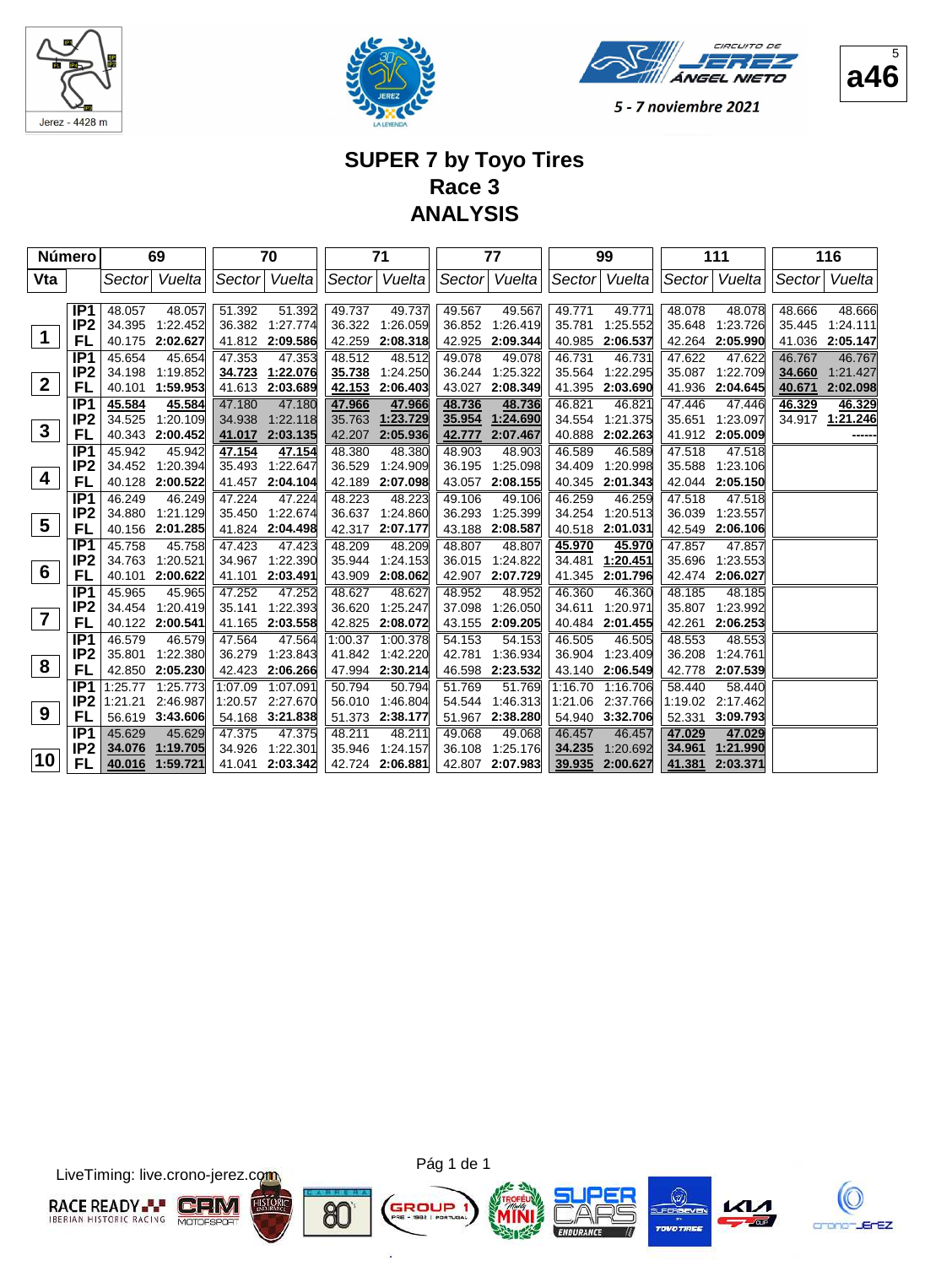





#### **SUPER 7 by Toyo Tires Race 3 ANALYSIS**

|                 | Número          |        | 119              |        | 125              |         | 129             |         | 136             |         | 146             |         | 169              |        | 0      |
|-----------------|-----------------|--------|------------------|--------|------------------|---------|-----------------|---------|-----------------|---------|-----------------|---------|------------------|--------|--------|
| Vta             |                 | Sector | Vuelta           |        | Sector Vuelta    |         | Sector Vuelta   |         | Sector Vuelta   |         | Sector Vuelta   |         | Sector Vuelta    | Sector | Vuelta |
|                 |                 |        |                  |        |                  |         |                 |         |                 |         |                 |         |                  |        |        |
|                 | IP <sub>1</sub> | 47.866 | 47.866           | 48.375 | 48.375           | 48.658  | 48.658          | 50.615  | 50.615          | 48.082  | 48.082          | 48.965  | 48.965           |        |        |
|                 | IP <sub>2</sub> |        | 34.497 1:22.363  | 35.098 | 1:23.473         | 36.720  | 1:25.378        | 35.551  | 1:26.166        | 35.693  | 1:23.775        | 35.890  | 1:24.855         |        |        |
| $\mathbf{1}$    | FL              |        | 40.689 2:03.052  |        | 41.984 2:05.457  |         | 42.456 2:07.834 | 41.293  | 2:07.459        | 41.940  | 2:05.715        | 41.107  | 2:05.962         |        |        |
|                 | IP <sub>1</sub> | 45.713 | 45.713           | 47.519 | 47.519           | 48.415  | 48.415          | 47.394  | 47.394          | 47.267  | 47.267          | 46.896  | 46.896           |        |        |
|                 | IP <sub>2</sub> | 34.295 | 1:20.008         |        | 35.006 1:22.525  | 35.571  | 1:23.986        | 35.624  | 1:23.018        | 35.196  | 1:22.463        | 34.909  | 1:21.805         |        |        |
| $\overline{2}$  | FL              |        | 40.447 2:00.455  |        | 41.751 2:04.276  | 42.195  | 2:06.181        | 41.108  | 2:04.126        | 42.321  | 2:04.784        | 41.093  | 2:02.898         |        |        |
|                 | IP <sub>1</sub> | 45.741 | 45.741           | 47.234 | 47.234           | 48.145  | 48.145          | 47.031  | 47.031          | 47.100  | 47.100          | 46.590  | 46.590           |        |        |
|                 | IP <sub>2</sub> | 34.231 | 1:19.972         | 34.784 | 1:22.018         | 35.771  | 1:23.916        | 35.370  | 1:22.401        | 35.091  | 1:22.191        | 34.394  | 1:20.984         |        |        |
| $\mathbf{3}$    | FL              | 40.115 | 2:00.087         | 41.399 | 2:03.417         | 42.413  | 2:06.329        | 41.738  | 2:04.139        | 41.992  | 2:04.183        | 41.454  | 2:02.438         |        |        |
|                 | IP <sub>1</sub> | 45.665 | 45.665           | 47.414 | 47.414           | 48.518  | 48.518          | 47.224  | 47.224          | 47.040  | 47.040          | 46.370  | 46.370           |        |        |
|                 | IP <sub>2</sub> |        | 34.235 1:19.900  | 35.145 | 1:22.559         | 36.113  | 1:24.631        | 35.431  | 1:22.655        | 34.680  | 1:21.720        | 34.595  | 1:20.965         |        |        |
| 4               | FL              |        | 40.267 2:00.167  |        | 41.387 2:03.946  | 42.087  | 2:06.718        | 40.975  | 2:03.630        | 41.714  | 2:03.434        | 40.489  | 2:01.454         |        |        |
|                 | IP <sub>1</sub> | 46.256 | 46.256           | 47.311 | 47.311           | 48.452  | 48.452          | 47.550  | 47.550          | 47.180  | 47.180          | 46.378  | 46.378           |        |        |
|                 | IP <sub>2</sub> | 34.495 | 1:20.751         | 34.864 | 1:22.175         | 35.576  | 1:24.028        | 35.422  | 1:22.972        | 35.247  | 1:22.427        | 34.569  | 1:20.947         |        |        |
| 5               | FL              |        | 40.247 2:00.998  |        | 41.595 2:03.770  | 42.546  | 2:06.574        | 41.334  | 2:04.306        | 41.970  | 2:04.397        | 40.367  | 2:01.314         |        |        |
|                 | IP1             | 46.068 | 46.068           | 47.187 | 47.187           | 48.528  | 48.528          | 47.423  | 47.423          | 47.475  | 47.475          | 46.425  | 46.425           |        |        |
|                 | IP <sub>2</sub> | 34.283 | 1:20.351         | 35.150 | 1:22.337         | 36.091  | 1:24.619        | 34.650  | 1:22.073        | 35.214  | 1:22.689        | 34.614  | 1:21.039         |        |        |
| $6\phantom{1}6$ | FL              | 40.133 | 2:00.484         |        | 42.026 2:04.363  | 43.724  | 2:08.343        | 40.715  | 2:02.788        | 41.831  | 2:04.520        | 41.012  | 2:02.051         |        |        |
|                 | IP <sub>1</sub> | 46.350 | 46.350           | 47.339 | 47.339           | 49.455  | 49.455          | 46.845  | 46.845          | 47.294  | 47.294          | 46.345  | 46.345           |        |        |
|                 | IP <sub>2</sub> | 34.252 | 1:20.602         | 35.191 | 1:22.530         | 35.817  | 1:25.272        | 34.838  | 1:21.683        | 34.990  | 1:22.284        | 34.362  | 1:20.707         |        |        |
| $\overline{7}$  | FL              |        | 40.079 2:00.681  |        | 41.742 2:04.272  | 42.521  | 2:07.793        | 40.911  | 2:02.594        | 41.886  | 2:04.170        |         | 40.453 2:01.160  |        |        |
|                 | IP <sub>1</sub> | 46.668 | 46.668           | 47.453 | 47.453           | 52.029  | 52.029          | 46.979  | 46.979          | 47.678  | 47.678          | 46.518  | 46.518           |        |        |
|                 | IP <sub>2</sub> | 36.011 | 1:22.679         |        | 37.010 1:24.463  | 36.679  | 1:28.708        | 36.102  | 1:23.081        | 36.384  | 1:24.062        | 36.780  | 1:23.298         |        |        |
| 8               | FL              |        | 42.427 2:05.106  |        | 44.510 2:08.973  | 42.971  | 2:11.679        |         | 41.592 2:04.673 |         | 44.622 2:08.684 |         | 42.606 2:05.904  |        |        |
|                 | IP <sub>1</sub> |        | 1:26.26 1:26.266 |        | 1:04.62 1:04.624 | 49.331  | 49.331          | 1:09.44 | 1:09.448        | 1:05.25 | 1:05.259        | 1:17.27 | 1:17.271         |        |        |
|                 | IP <sub>2</sub> |        | 1:20.87 2:47.144 |        | 1:20.80 2:25.429 | 1:15.87 | 2:05.207        | 1:21.26 | 2:30.712        | 1:18.93 | 2:24.189        |         | 1:21.29 2:38.569 |        |        |
| 9               | FL              |        | 56.742 3:43.886  |        | 52.399 3:17.828  | 51.460  | 2:56.667        |         | 54.702 3:25.414 | 52.839  | 3:17.028        |         | 55.167 3:33.736  |        |        |
|                 | IP <sub>1</sub> | 45.530 | 45.530           | 47.202 | 47.202           | 47.735  | 47.735          | 46.821  | 46.821          | 46.923  | 46.923          | 45.952  | 45.952           |        |        |
|                 | IP <sub>2</sub> | 33.970 | 1:19.500         |        | 34.650 1:21.852  | 35.697  | 1:23.432        | 34.558  | 1:21.379        | 34.822  | 1:21.745        | 34.266  | 1:20.218         |        |        |
| 10              | FL              | 39.942 | 1:59.442         |        | 41.616 2:03.468  |         | 42.102 2:05.534 | 40.387  | 2:01.766        |         | 41.983 2:03.728 | 40.879  | 2:01.097         |        |        |

LiveTiming: live.crono-jerez.com



Pág 1 de 1

GI

ä

80









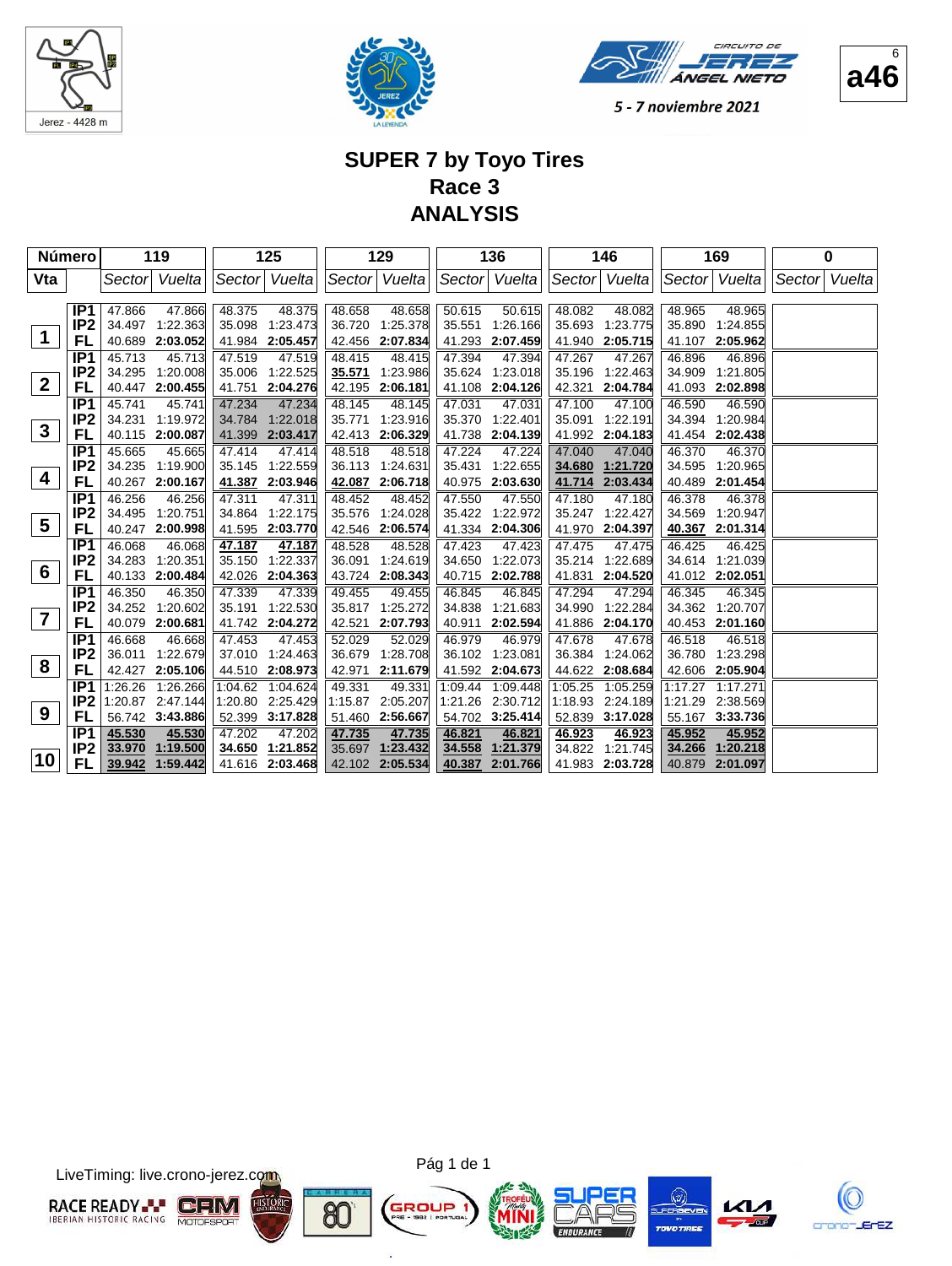





#### **SUPER 7 by Toyo Tires Race 3 40 BEST LAPS**

| <b>Dorsal</b>                 | <b>Piloto</b>           | <b>Nat</b><br>Equipo  | Maq. | Hora                 | <b>Vuelta</b>           | Tiempo               |
|-------------------------------|-------------------------|-----------------------|------|----------------------|-------------------------|----------------------|
| 5                             | J. J. Magalhães         | <b>Team Nuoorte</b>   | 420R | 12:45:03             | 2                       | 1:58.589             |
| 5                             | J. J. Magalhães         | <b>Team Nuoorte</b>   | 420R | 12:47:01             | 3                       | 1:58.696             |
| 28                            | Lourenço Monteiro*      | Speedy Motorsport     | 420R | 12:45:03             | $\overline{\mathbf{c}}$ | 1:58.752             |
| 28                            | Lourenço Monteiro*      | Speedy Motorsport     | 420R | 12:52:60             | 6                       | 1:58.762             |
| 53                            | José Carlos Pires       | Speedy Motorsport     | 420R | 12:45:02             | $\overline{\mathbf{c}}$ | 1:58.833             |
| 53                            | José Carlos Pires       | Speedy Motorsport     | 420R | 12:54:58             | $\overline{7}$          | 1:58.860             |
| 53                            | José Carlos Pires       | Speedy Motorsport     | 420R | 12:47:01             | 3                       | 1:58.875             |
| 53                            | José Carlos Pires       | Speedy Motorsport     | 420R | 13:02:55             | 10                      | 1:58.885             |
| 28                            | Lourenço Monteiro*      | Speedy Motorsport     | 420R | 13:02:56             | 10                      | 1:58.922             |
| 53                            | José Carlos Pires       | Speedy Motorsport     | 420R | 12:50:59             | 5                       | 1:58.988             |
| 53                            | José Carlos Pires       | Speedy Motorsport     | 420R | 12:56:57             | 8                       | 1:59.011             |
| 28                            | Lourenço Monteiro*      | Speedy Motorsport     | 420R | 12:47:02             | 3                       | 1:59.025             |
| $\overline{7}$                | Diogo Tavares           | <b>CRM Motorsport</b> | 420R | 12:51:01             | 5                       | 1:59.063             |
| 28                            | Lourenço Monteiro*      | Speedy Motorsport     | 420R | 12:51:01             | 5                       | 1:59.104             |
| 28                            | Lourenço Monteiro*      | Speedy Motorsport     | 420R | 12:54:59             | 7                       | 1:59.106             |
| $\overline{\mathbf{7}}$       | Diogo Tavares           | <b>CRM Motorsport</b> | 420R | 12:53:01             | 6                       | 1:59.135             |
| 7                             | Diogo Tavares           | <b>CRM Motorsport</b> | 420R | 12:45:03             | 2                       | 1:59.206             |
| 53                            | José Carlos Pires       | Speedy Motorsport     | 420R | 12:52:59             | 6                       | 1:59.214             |
| 53                            | José Carlos Pires       | Speedy Motorsport     | 420R | 12:48:60             | 4                       | 1:59.232             |
| $\overline{\mathbf{7}}$       | Diogo Tavares           | <b>CRM Motorsport</b> | 420R | 13:02:56             | 10                      | 1:59.241             |
| 7                             | Diogo Tavares           | <b>CRM Motorsport</b> | 420R | 12:47:02             | 3                       | 1:59.286             |
| $\overline{\mathbf{r}}$       | Diogo Tavares           | <b>CRM Motorsport</b> | 420R | 12:54:60             | $\overline{7}$          | 1:59.287             |
| 5                             | J. J. Magalhães         | <b>Team Nuoorte</b>   | 420R | 12:50:60             | 5                       | 1:59.376             |
| 119                           | Mark Stansfield         | McMillan Motorsport   | 420R | 13:02:58             | 10                      | 1:59.442             |
| 30                            | Gonçalo Lobo Vale       | <b>BCM Sports</b>     | 420R | 12:45:05             | $\overline{c}$          | 1:59.556             |
| 3                             | Paulo Macedo            | <b>CRM Motorsport</b> | 420R | 13:02:59             | 10                      | 1:59.603             |
| 8                             | Luís Calheiros Ferreira | <b>CRM Motorsport</b> | 420R | 13:02:57             | 10                      | 1:59.605             |
| 5                             | J. J. Magalhães         | <b>Team Nuoorte</b>   | 420R | 12:49:01             | 4                       | 1:59.614             |
| 57                            | Bernardo Bello          | <b>CRM Motorsport</b> | 420R | 12:47:08             | 3                       | 1:59.677             |
| 28                            | Lourenço Monteiro*      | Speedy Motorsport     | 420R | 12:49:02             | 4                       | 1:59.679             |
| 69                            | André Correia           | P                     | 420R | 13:02:58             | 10                      | 1:59.721             |
| 30                            | Gonçalo Lobo Vale       | <b>BCM Sports</b>     | 420R | 13:02:58             | 10                      | 1:59.764             |
| 5                             | J. J. Magalhães         | Team Nuoorte          | 420R | 12:52:60             | 6                       | 1:59.834             |
| 5                             | J. J. Magalhães         | <b>Team Nuoorte</b>   | 420R | 13:02:57             | 10                      | 1:59.852             |
| 28                            | Lourenço Monteiro*      | Speedy Motorsport     | 420R | 12:56:59             | 8                       | 1:59.912             |
| 8                             | Luís Calheiros Ferreira | <b>CRM Motorsport</b> | 420R | 12:45:05             | 2                       | 1:59.927             |
| 69<br>$\overline{\mathbf{r}}$ | André Correia           | P                     | 420R | 12:45:06<br>12:49:02 | 2                       | 1:59.953<br>1:59.988 |
|                               | Diogo Tavares           | <b>CRM Motorsport</b> | 420R |                      | 4                       |                      |
| 30                            | Gonçalo Lobo Vale       | <b>BCM Sports</b>     | 420R | 12:47:05             | 3                       | 1:59.999             |
| 8                             | Luís Calheiros Ferreira | <b>CRM Motorsport</b> | 420R | 12:55:08             | 7                       | 2:00.000             |

LiveTiming: live.crono-jerez.com

**RACE READY- CRIM** 

**HISTOR** 



i.







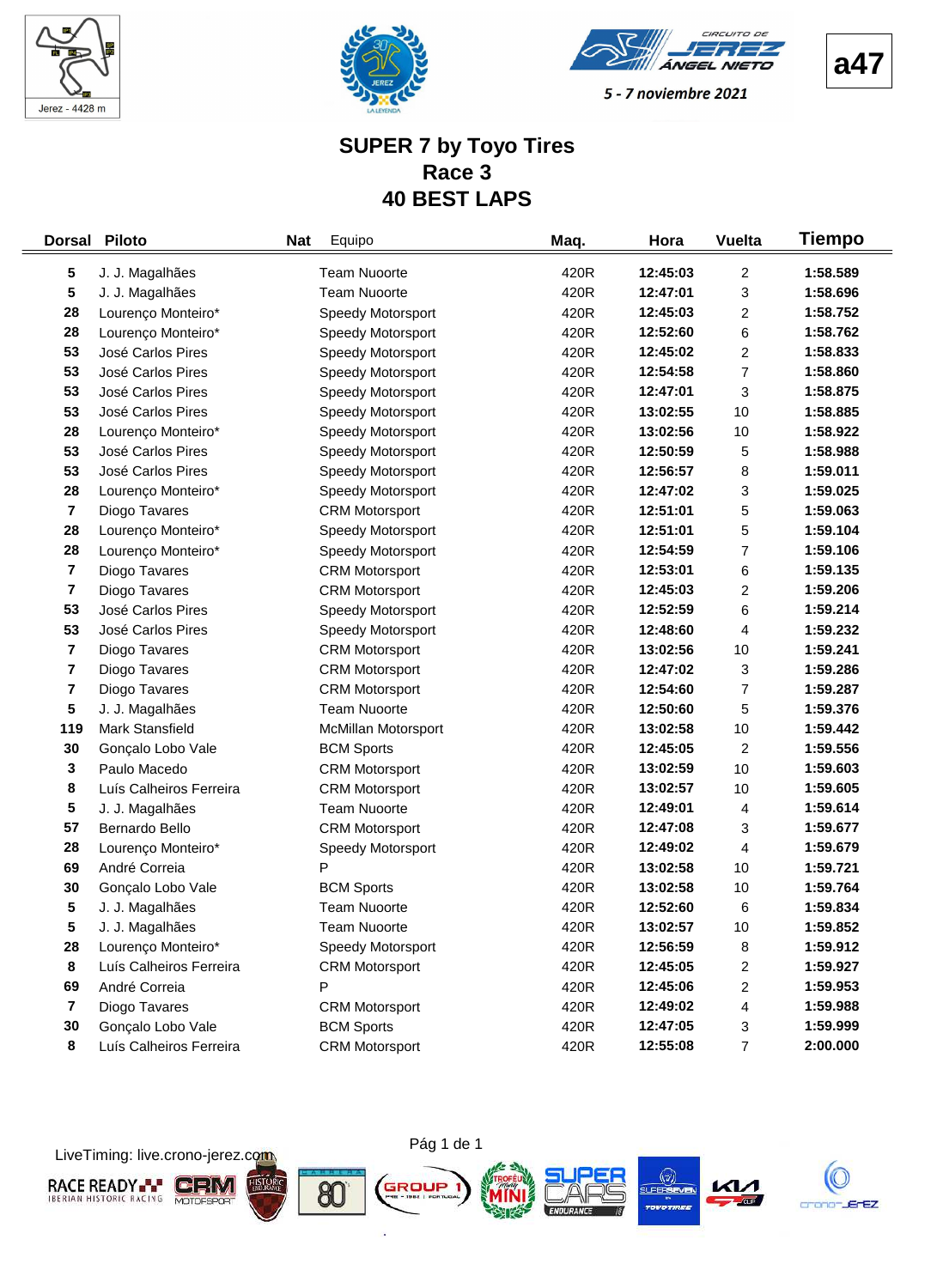





**a48**

#### **SUPER 7 by Toyo Tires Race 3 TOP FIVE LAPS**

#### **Piloto Nat Equipo Top Five Laps**

| 5.  | J. J. Magalhães          | <b>Team Nuoorte</b>        | 1:58.589 | 1:58.696 | 1:59.376 | 1:59.614 | 1:59.834 |
|-----|--------------------------|----------------------------|----------|----------|----------|----------|----------|
| 28  | Lourenço Monteiro*       | Speedy Motorsport          | 1:58.752 | 1:58.762 | 1:58.922 | 1:59.025 | 1:59.104 |
|     | 53 José Carlos Pires     | Speedy Motorsport          | 1:58.833 | 1:58.860 | 1:58.875 | 1:58.885 | 1:58.988 |
| 7   | Diogo Tavares            | <b>CRM Motorsport</b>      | 1:59.063 | 1:59.135 | 1:59.206 | 1:59.241 | 1:59.286 |
|     | 119 Mark Stansfield      | McMillan Motorsport        | 1:59.442 | 2:00.087 | 2:00.167 | 2:00.455 | 2:00.484 |
| 30  | Gonçalo Lobo Vale        | <b>BCM Sports</b>          | 1:59.556 | 1:59.764 | 1:59.999 | 2:00.442 | 2:00.698 |
| 3   | Paulo Macedo             | <b>CRM Motorsport</b>      | 1:59.603 | 2:00.439 | 2:01.162 | 2:01.232 | 2:01.237 |
| 8   | Luís Calheiros Ferreira  | <b>CRM Motorsport</b>      | 1:59.605 | 1:59.927 | 2:00.000 | 2:00.297 | 2:00.303 |
| 57  | Bernardo Bello           | <b>CRM Motorsport</b>      | 1:59.677 | 2:00.344 | 2:00.802 | 2:03.723 | PARRILL  |
|     | 69 André Correia         | P                          | 1:59.721 | 1:59.953 | 2:00.452 | 2:00.522 | 2:00.541 |
| 43  | James Tubby              | <b>McMillan Motorsport</b> | 2:00.014 | 2:01.424 | 2:01.458 | 2:01.771 | 2:02.016 |
|     | 44 Nuno Afonso           | Atomic-Mageltech           | 2:00.558 | 2:00.615 | 2:00.857 | 2:00.865 | 2:01.784 |
| 99  | Nuno Santos              | <b>CRM Motorsport</b>      | 2:00.627 | 2:01.031 | 2:01.343 | 2:01.455 | 2:01.796 |
|     | 46 Nélson Gomes          | Speedy Motorsport          | 2:00.666 | 2:01.541 | 2:01.737 | 2:01.757 | 2:01.820 |
| 23  | Diogo Costa              | <b>Team Nuoorte</b>        | 2:00.716 | 2:02.046 | 2:03.692 | 2:12.627 | PIT EXIT |
|     | 169 Steve Collins        | McMillan Motorsport        | 2:01.097 | 2:01.160 | 2:01.314 | 2:01.454 | 2:02.051 |
|     | 36 António Nunes Almeida | <b>BS Motorsport</b>       | 2:01.317 | 2:01.708 | 2:01.988 | 2:06.646 | 2:09.236 |
|     | 20 Luís Lisboa*          | <b>Team Nuoorte</b>        | 2:01.329 | 2:01.338 | 2:01.773 | 2:02.085 | 2:02.164 |
|     | 19 Duarte Lisboa         | <b>Team Nuoorte</b>        | 2:01.585 | 2:01.717 | 2:01.822 | 2:01.881 | 2:02.106 |
|     | 136 John Ogilvie         | McMillan Motorsport        | 2:01.766 | 2:02.594 | 2:02.788 | 2:03.630 | 2:04.126 |
|     | 31 André Matos           | <b>BCM Sports</b>          | 2:01.777 | 2:02.335 | 2:03.389 | 2:03.703 | 2:03.762 |
|     | 116 Paul O'Reilly        | McMillan Motorsport        | 2:02.098 | 2:05.147 | PARRILL  |          |          |
|     | 39 Mark Drain            | McMillan Motorsport        | 2:02.217 | 2:02.525 | 2:05.261 | PARRILL  |          |
| 29. | Paulo Costa              | <b>Team Nuoorte</b>        | 2:02.277 | 2:02.814 | 2:03.529 | 2:03.908 | 2:03.985 |
| 12  | José Kol Almeida         | <b>BCM Sports</b>          | 2:02.646 | 2:03.039 | 2:03.694 | 2:03.772 | 2:04.110 |
|     | 38 Martin Gee            | McMillan Motorsport        | 2:03.052 | 2:03.689 | 2:03.767 | 2:03.887 | 2:04.007 |
|     | 55 Ricardo Pedrosa       | Atomic-Mageltech           | 2:03.071 | 2:03.266 | 2:03.662 | 2:03.774 | 2:04.061 |
| 70  | Martin Amison            | McMillan Motorsport        | 2:03.135 | 2:03.342 | 2:03.491 | 2:03.558 | 2:03.689 |
|     | 111 Oliver Gibson        | <b>McMillan Motorsport</b> | 2:03.371 | 2:04.645 | 2:05.009 | 2:05.150 | 2:05.990 |
|     | 125 Jay McCormack        | McMillan Motorsport        | 2:03.417 | 2:03.468 | 2:03.770 | 2:03.946 | 2:04.272 |
|     | 146 Jamie Winrow         | <b>McMillan Motorsport</b> | 2:03.434 | 2:03.728 | 2:04.170 | 2:04.183 | 2:04.397 |
|     | 24 Luís Filipe Oliveira* | <b>CRM Motorsport</b>      | 2:04.640 | 2:05.254 | 2:05.349 | 2:05.604 | 2:05.636 |

LiveTiming: live.crono-jerez.com













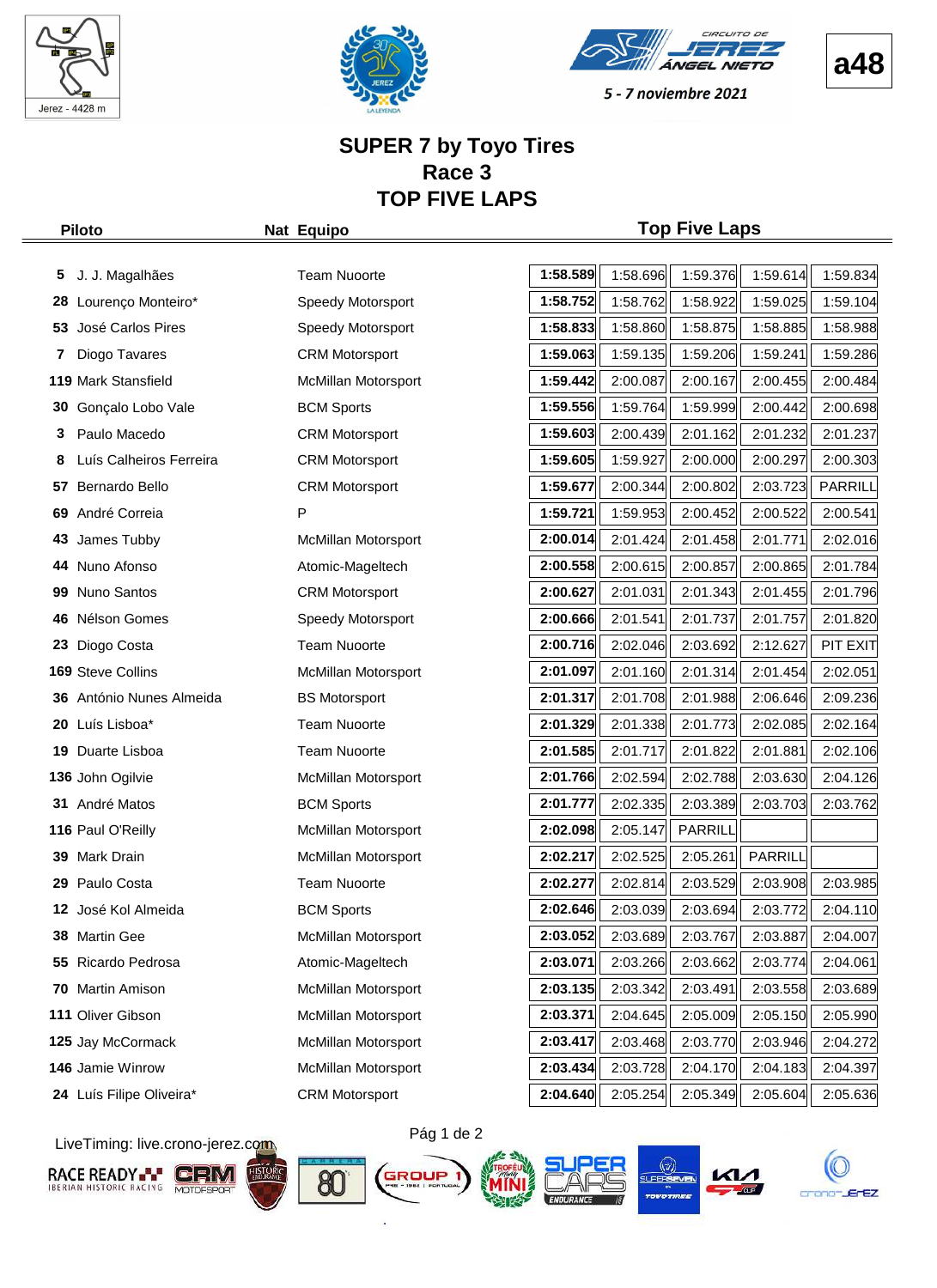

 $\frac{1}{2}$ 







5 - 7 noviembre 2021

#### **SUPER 7 by Toyo Tires Race 3 TOP FIVE LAPS**

| 2:05.229<br>2:05.720<br>2:06.279<br>P<br>2:05.367<br>Francisco Figueiredo<br>18.<br>2:05.534<br>2:06.574<br>129 Tim Child<br>2:06.181<br>2:06.329<br>McMillan Motorsport<br>2:05.700<br>2:06.067<br>2:06.117<br>2:06.446<br>Pedro Lacerda<br>Garagem 19<br>37<br>2:05.936<br>2:07.098<br>2:06.881<br>2:06.403<br>John Shiveral<br>71<br>McMillan Motorsport | <b>Piloto</b> | Nat Equipo |  | <b>Top Five Laps</b> |          |
|-------------------------------------------------------------------------------------------------------------------------------------------------------------------------------------------------------------------------------------------------------------------------------------------------------------------------------------------------------------|---------------|------------|--|----------------------|----------|
|                                                                                                                                                                                                                                                                                                                                                             |               |            |  |                      |          |
|                                                                                                                                                                                                                                                                                                                                                             |               |            |  |                      | 2:06.831 |
|                                                                                                                                                                                                                                                                                                                                                             |               |            |  |                      | 2:06.718 |
|                                                                                                                                                                                                                                                                                                                                                             |               |            |  |                      | 2:07.112 |
|                                                                                                                                                                                                                                                                                                                                                             |               |            |  |                      | 2:07.177 |
| 2:07.561<br>2:06.490<br>2:07.037<br>2:06.626<br>Aman Uppal<br>McMillan Motorsport<br>6                                                                                                                                                                                                                                                                      |               |            |  |                      | 2:07.628 |
| 2:06.928<br>2:08.222<br>2:06.733<br>2:06.852<br>Fernando Costa<br>Atomic-Mageltech<br>54                                                                                                                                                                                                                                                                    |               |            |  |                      | 2:08.342 |
| 2:07.729<br>2:07.983<br>2:08.155<br>2:07.467<br><b>Frederico Brion Sanches</b><br><b>BS Motorsport</b><br>77                                                                                                                                                                                                                                                |               |            |  |                      | 2:08.349 |
| 2:07.503<br>2:08.281<br>2:08.413<br>2:08.112<br>Paulo Duarte<br><b>CRM Motorsport</b><br>21                                                                                                                                                                                                                                                                 |               |            |  |                      | 2:08.492 |
| 2:09.720<br>2:10.905<br>2:09.753<br>2:11.118<br>Dominic Geary<br><b>CRM Motorsport</b><br>16                                                                                                                                                                                                                                                                |               |            |  |                      | 2:12.818 |

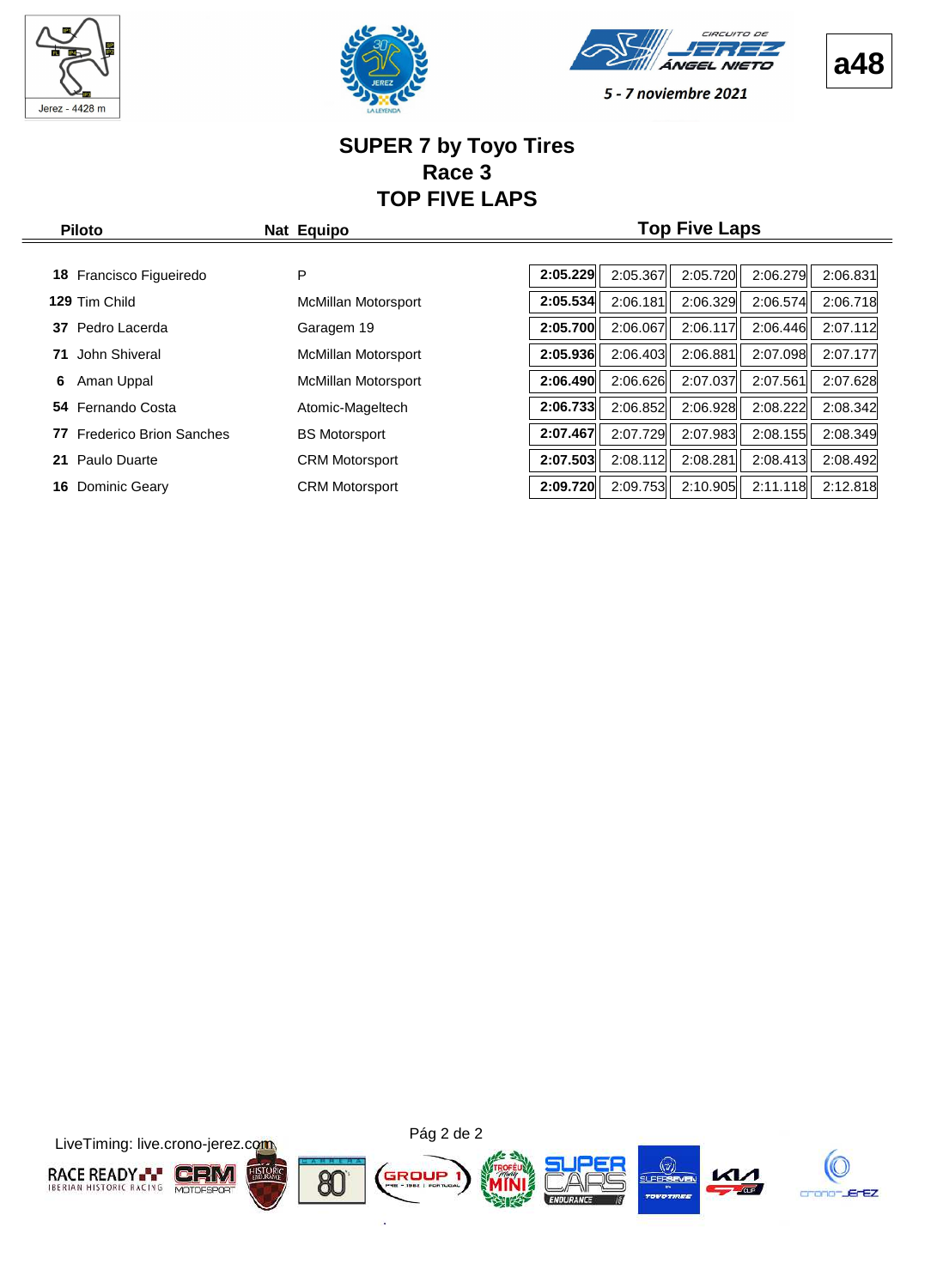





#### **SUPER 7 by Toyo Tires Race 3 40 BEST MAXIMUM SPEEDS**

| <b>Dorsal</b> | <b>Piloto</b>           | <b>Nat</b> | Equipo                     | Maq. | Hora     | <b>Vuelta</b>           | <b>V</b> max |
|---------------|-------------------------|------------|----------------------------|------|----------|-------------------------|--------------|
| 69            | André Correia           |            | P                          | 420R | 13:01:44 | 9                       | 204,2        |
| 44            | Nuno Afonso             |            | Atomic-Mageltech           | 420R | 12:48:01 | 3                       | 202,2        |
| 44            | Nuno Afonso             |            | Atomic-Mageltech           | 420R | 12:50:02 | 4                       | 201,5        |
| 5             | J. J. Magalhães         |            | <b>Team Nuoorte</b>        | 420R | 13:01:43 | 9                       | 201,5        |
| 69            | André Correia           |            | P                          | 420R | 12:41:51 | 0                       | 201,1        |
| 44            | Nuno Afonso             |            | Atomic-Mageltech           | 420R | 12:41:56 | 0                       | 201,1        |
| 57            | Bernardo Bello          |            | <b>CRM Motorsport</b>      | 420R | 12:41:51 | 0                       | 200,4        |
| 3             | Paulo Macedo            |            | <b>CRM Motorsport</b>      | 420R | 12:43:58 | 1                       | 200,4        |
| 3             | Paulo Macedo            |            | <b>CRM Motorsport</b>      | 420R | 13:01:44 | 9                       | 200,4        |
| 99            | Nuno Santos             |            | <b>CRM Motorsport</b>      | 420R | 12:48:03 | 3                       | 200,0        |
| 8             | Luís Calheiros Ferreira |            | <b>CRM Motorsport</b>      | 420R | 13:01:43 | 9                       | 200,0        |
| 30            | Gonçalo Lobo Vale       |            | <b>BCM Sports</b>          | 420R | 13:01:44 | 9                       | 199,6        |
| 31            | André Matos             |            | <b>BCM Sports</b>          | 420R | 13:01:49 | 9                       | 199,6        |
| 46            | Nélson Gomes            |            | Speedy Motorsport          | 420R | 12:43:56 | 1                       | 199,3        |
| 119           | Mark Stansfield         |            | McMillan Motorsport        | 420R | 13:01:44 | 9                       | 199,3        |
| 5             | J. J. Magalhães         |            | <b>Team Nuoorte</b>        | 420R | 12:43:49 | 1                       | 198,9        |
| 7             | Diogo Tavares           |            | <b>CRM Motorsport</b>      | 420R | 12:49:48 | 4                       | 198,9        |
| 7             | Diogo Tavares           |            | <b>CRM Motorsport</b>      | 420R | 13:01:43 | 9                       | 198,9        |
| 119           | Mark Stansfield         |            | <b>McMillan Motorsport</b> | 420R | 12:41:51 | 0                       | 198,5        |
| 99            | Nuno Santos             |            | <b>CRM Motorsport</b>      | 420R | 12:41:54 | 0                       | 198,5        |
| 43            | James Tubby             |            | McMillan Motorsport        | 420R | 12:54:06 | 6                       | 198,5        |
| 3             | Paulo Macedo            |            | <b>CRM Motorsport</b>      | 420R | 12:45:59 | $\overline{\mathbf{c}}$ | 198,5        |
| 44            | Nuno Afonso             |            | Atomic-Mageltech           | 420R | 12:46:01 | $\overline{\mathbf{c}}$ | 198,5        |
| 5             | J. J. Magalhães         |            | <b>Team Nuoorte</b>        | 420R | 12:47:47 | 3                       | 198,5        |
| 30            | Gonçalo Lobo Vale       |            | <b>BCM Sports</b>          | 420R | 12:41:51 | 0                       | 198,2        |
| 12            | José Kol Almeida        |            | <b>BCM Sports</b>          | 420R | 13:01:52 | 9                       | 198,2        |
| 8             | Luís Calheiros Ferreira |            | <b>CRM Motorsport</b>      | 420R | 12:41:50 | 0                       | 197,8        |
| 46            | Nélson Gomes            |            | Speedy Motorsport          | 420R | 12:52:04 | 5                       | 197,8        |
| 12            | José Kol Almeida        |            | <b>BCM Sports</b>          | 420R | 12:52:16 | 5                       | 197,8        |
| 39            | Mark Drain              |            | McMillan Motorsport        | 420R | 12:43:56 | 1                       | 197,8        |
| 99            | Nuno Santos             |            | <b>CRM Motorsport</b>      | 420R | 12:43:58 | 1                       | 197,8        |
| 44            | Nuno Afonso             |            | Atomic-Mageltech           | 420R | 12:54:06 | 6                       | 197,8        |
| 43            | James Tubby             |            | <b>McMillan Motorsport</b> | 420R | 13:01:45 | 9                       | 197,8        |
| 3             | Paulo Macedo            |            | <b>CRM Motorsport</b>      | 420R | 12:41:55 | 0                       | 197,4        |
| 44            | Nuno Afonso             |            | Atomic-Mageltech           | 420R | 12:43:59 | 1                       | 197,4        |
| 55            | Ricardo Pedrosa         |            | Atomic-Mageltech           | 420R | 12:54:21 | 6                       | 197,4        |
| 28            | Lourenço Monteiro*      |            | Speedy Motorsport          | 420R | 12:45:49 | 2                       | 197,4        |
| 29            | Paulo Costa             |            | <b>Team Nuoorte</b>        | 420R | 12:46:04 | 2                       | 197,4        |
| 19            | Duarte Lisboa           |            | <b>Team Nuoorte</b>        | 420R | 13:01:49 | 9                       | 197,4        |
| 19            | Duarte Lisboa           |            | Team Nuoorte               | 420R | 12:48:04 | 3                       | 197,1        |

LiveTiming: live.crono-jerez.com



ò.

**a49**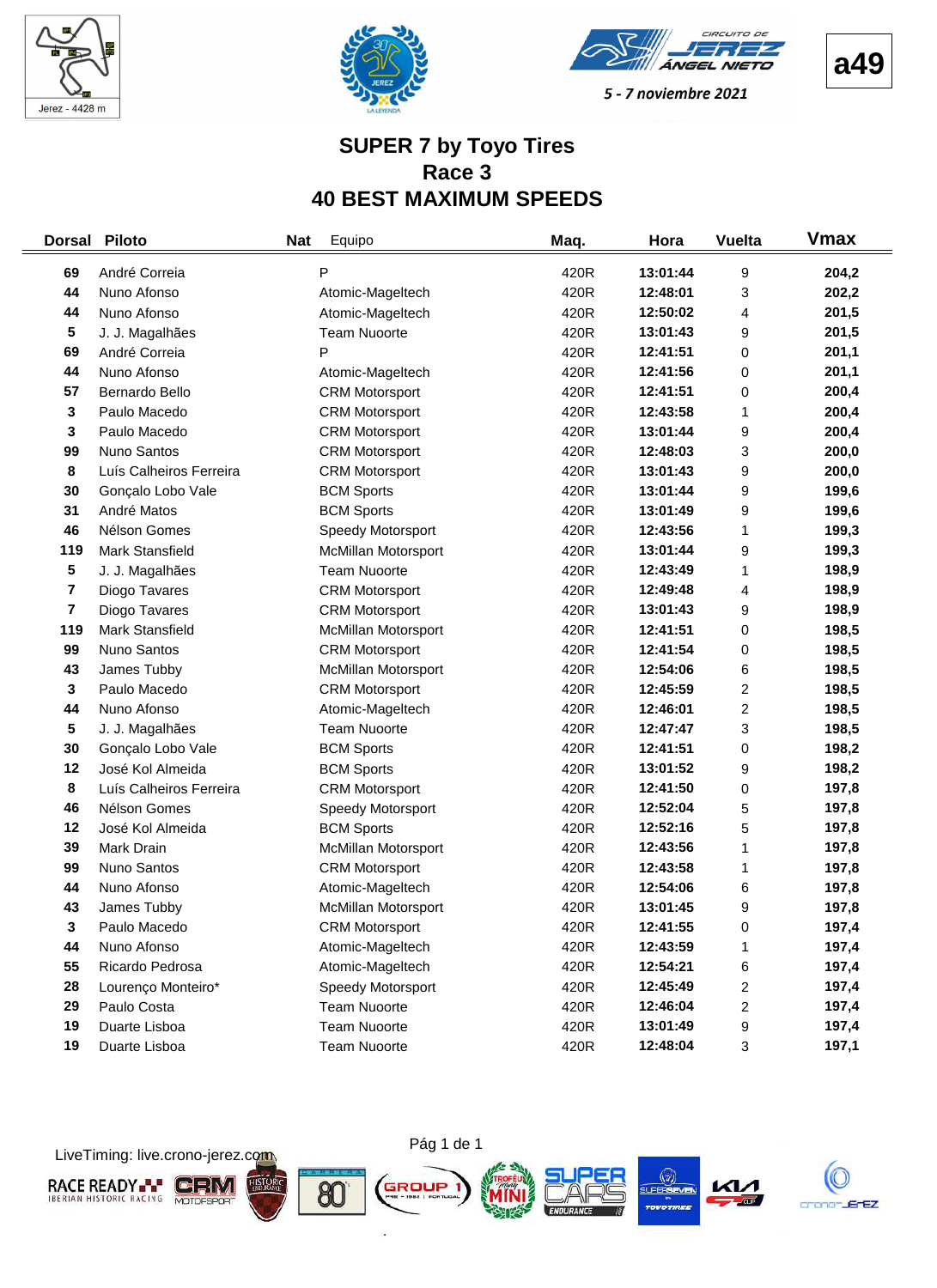







#### **SUPER 7 by Toyo Tires Race 3 TOP FIVE MAXIMUM SPEEDS**

|    | <b>Piloto</b>           | Nat Equipo            |       |       | <b>Top Five Vmax</b> |       |       |
|----|-------------------------|-----------------------|-------|-------|----------------------|-------|-------|
|    |                         |                       |       |       |                      |       |       |
|    | 69 André Correia        | P                     | 204,2 | 201,1 | 197,1                | 196,7 | 196,0 |
|    | 44 Nuno Afonso          | Atomic-Mageltech      | 202,2 | 201,5 | 201,1                | 198,5 | 197,8 |
| 5  | J. J. Magalhães         | <b>Team Nuoorte</b>   | 201,5 | 198,9 | 198,5                | 196,0 | 194,2 |
| 3  | Paulo Macedo            | <b>CRM Motorsport</b> | 200,4 | 200,4 | 198,5                | 197,4 | 196,7 |
| 57 | Bernardo Bello          | <b>CRM Motorsport</b> | 200,4 | 194,9 | 194,6                | 192,5 |       |
| 99 | Nuno Santos             | <b>CRM Motorsport</b> | 200,0 | 198,5 | 197,8                | 194,9 | 194,9 |
| 8  | Luís Calheiros Ferreira | <b>CRM Motorsport</b> | 200,0 | 197,8 | 196,7                | 192,2 | 192,2 |
| 30 | Gonçalo Lobo Vale       | <b>BCM Sports</b>     | 199,6 | 198,2 | 194,9                | 194,9 | 193,2 |
| 31 | André Matos             | <b>BCM Sports</b>     | 199,6 | 196,0 | 193,9                | 193,5 | 192,5 |
|    | 119 Mark Stansfield     | McMillan Motorsport   | 199,3 | 198,5 | 194,9                | 194,6 | 194,2 |
|    | 46 Nélson Gomes         | Speedy Motorsport     | 199,3 | 197,8 | 197,1                | 196,7 | 196,0 |
| 7  | Diogo Tavares           | <b>CRM Motorsport</b> | 198,9 | 198,9 | 196,4                | 196,0 | 195,3 |
| 43 | James Tubby             | McMillan Motorsport   | 198,5 | 197,8 | 196,4                | 192,5 | 192,2 |
| 12 | José Kol Almeida        | <b>BCM Sports</b>     | 198,2 | 197,8 | 196,7                | 196,7 | 196,4 |
| 39 | Mark Drain              | McMillan Motorsport   | 197,8 | 194,9 | 194,6                | 194,6 |       |
| 28 | Lourenço Monteiro*      | Speedy Motorsport     | 197,4 | 197,1 | 197,1                | 196,7 | 196,0 |
|    | 29 Paulo Costa          | <b>Team Nuoorte</b>   | 197,4 | 197,1 | 196,7                | 196,4 | 194,2 |
| 19 | Duarte Lisboa           | <b>Team Nuoorte</b>   | 197,4 | 197,1 | 193,9                | 193,9 | 193,2 |
|    | 55 Ricardo Pedrosa      | Atomic-Mageltech      | 197,4 | 195,3 | 194,6                | 194,2 | 193,5 |
|    | 136 John Ogilvie        | McMillan Motorsport   | 196,7 | 196,7 | 196,4                | 196,4 | 196,4 |
|    | 169 Steve Collins       | McMillan Motorsport   | 196,7 | 196,0 | 195,6                | 195,3 | 194,9 |
|    | 116 Paul O'Reilly       | McMillan Motorsport   | 196,7 | 195,3 | 193,9                |       |       |
| 20 | Luís Lisboa*            | <b>Team Nuoorte</b>   | 196,4 | 196,0 | 196,0                | 194,9 | 193,2 |
|    | 38 Martin Gee           | McMillan Motorsport   | 196,4 | 196,0 | 195,6                | 194,2 | 192,2 |
| 70 | Martin Amison           | McMillan Motorsport   | 196,0 | 195,6 | 194,6                | 194,6 | 193,5 |
|    | 54 Fernando Costa       | Atomic-Mageltech      | 191,8 | 191,8 | 191,5                | 191,1 | 190,8 |
| 36 | António Nunes Almeida   | <b>BS Motorsport</b>  | 191,8 | 191,1 | 191,1                | 189,8 | 188,5 |
| 53 | José Carlos Pires       | Speedy Motorsport     | 191,5 | 190,8 | 190,8                | 190,8 | 190,8 |
| 23 | Diogo Costa             | <b>Team Nuoorte</b>   | 189,8 | 189,1 | 188,2                | 186,2 | 183,7 |
|    | 129 Tim Child           | McMillan Motorsport   | 189,5 | 186,2 | 184,0                | 181,5 | 180,6 |
| 6  | Aman Uppal              | McMillan Motorsport   | 188,8 | 186,2 | 186,2                | 184,6 | 184,0 |
|    | 37 Pedro Lacerda        | Garagem 19            | 188,8 | 183,0 | 181,2                | 180,0 | 179,1 |

LiveTiming: live.crono-jerez.com













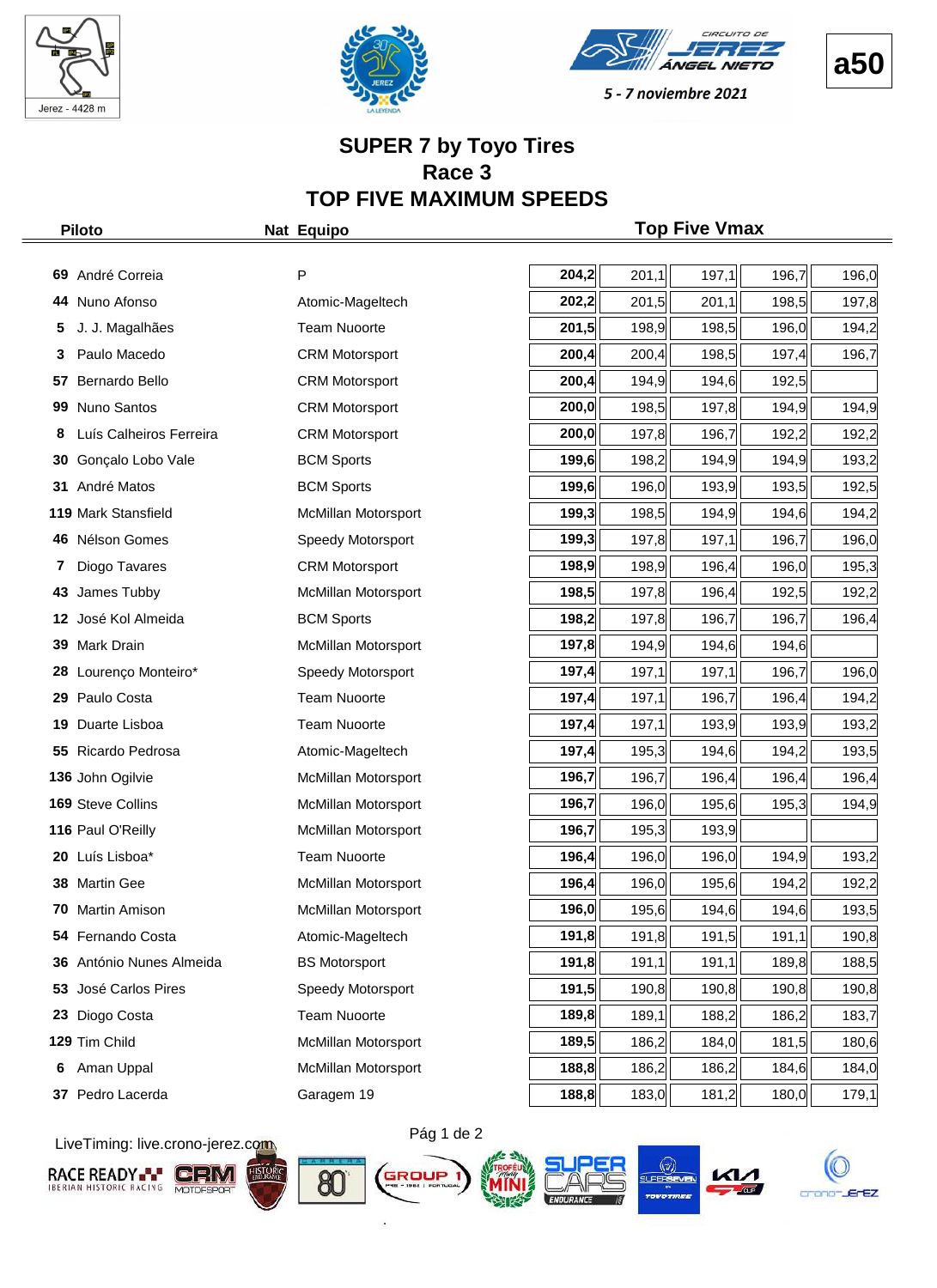







#### **SUPER 7 by Toyo Tires Race 3 TOP FIVE MAXIMUM SPEEDS**

| <b>Piloto</b>                        | Nat Equipo                 | <b>Top Five Vmax</b> |       |       |       |       |  |  |  |  |  |  |  |
|--------------------------------------|----------------------------|----------------------|-------|-------|-------|-------|--|--|--|--|--|--|--|
|                                      |                            |                      |       |       |       |       |  |  |  |  |  |  |  |
| <b>146</b> Jamie Winrow              | McMillan Motorsport        | 188,5                | 187,8 | 186,9 | 184,9 | 184,0 |  |  |  |  |  |  |  |
| John Shiveral<br>71                  | McMillan Motorsport        | 187,8                | 186,9 | 185,2 | 184,9 | 184,6 |  |  |  |  |  |  |  |
| 125 Jay McCormack                    | <b>McMillan Motorsport</b> | 187,5                | 186,9 | 186,9 | 185,6 | 184,9 |  |  |  |  |  |  |  |
| 111 Oliver Gibson                    | McMillan Motorsport        | 186,2                | 183,0 | 181,8 | 181,5 | 180,6 |  |  |  |  |  |  |  |
| <b>Frederico Brion Sanches</b><br>77 | <b>BS Motorsport</b>       | 185,9                | 181,2 | 181,2 | 180,0 | 180,0 |  |  |  |  |  |  |  |
| Francisco Figueiredo<br>18           | P                          | 184,0                | 183,0 | 182,7 | 182,4 | 177,6 |  |  |  |  |  |  |  |
| Paulo Duarte<br>21                   | <b>CRM Motorsport</b>      | 182,1                | 175,9 | 175,9 | 175,6 | 175,6 |  |  |  |  |  |  |  |
| Luís Filipe Oliveira*<br>24          | <b>CRM Motorsport</b>      | 179,7                | 177,6 | 177,0 | 177,0 | 176,8 |  |  |  |  |  |  |  |
| Dominic Geary<br>16                  | <b>CRM Motorsport</b>      | 178,8                | 174,8 | 173,1 | 172,5 | 172,5 |  |  |  |  |  |  |  |